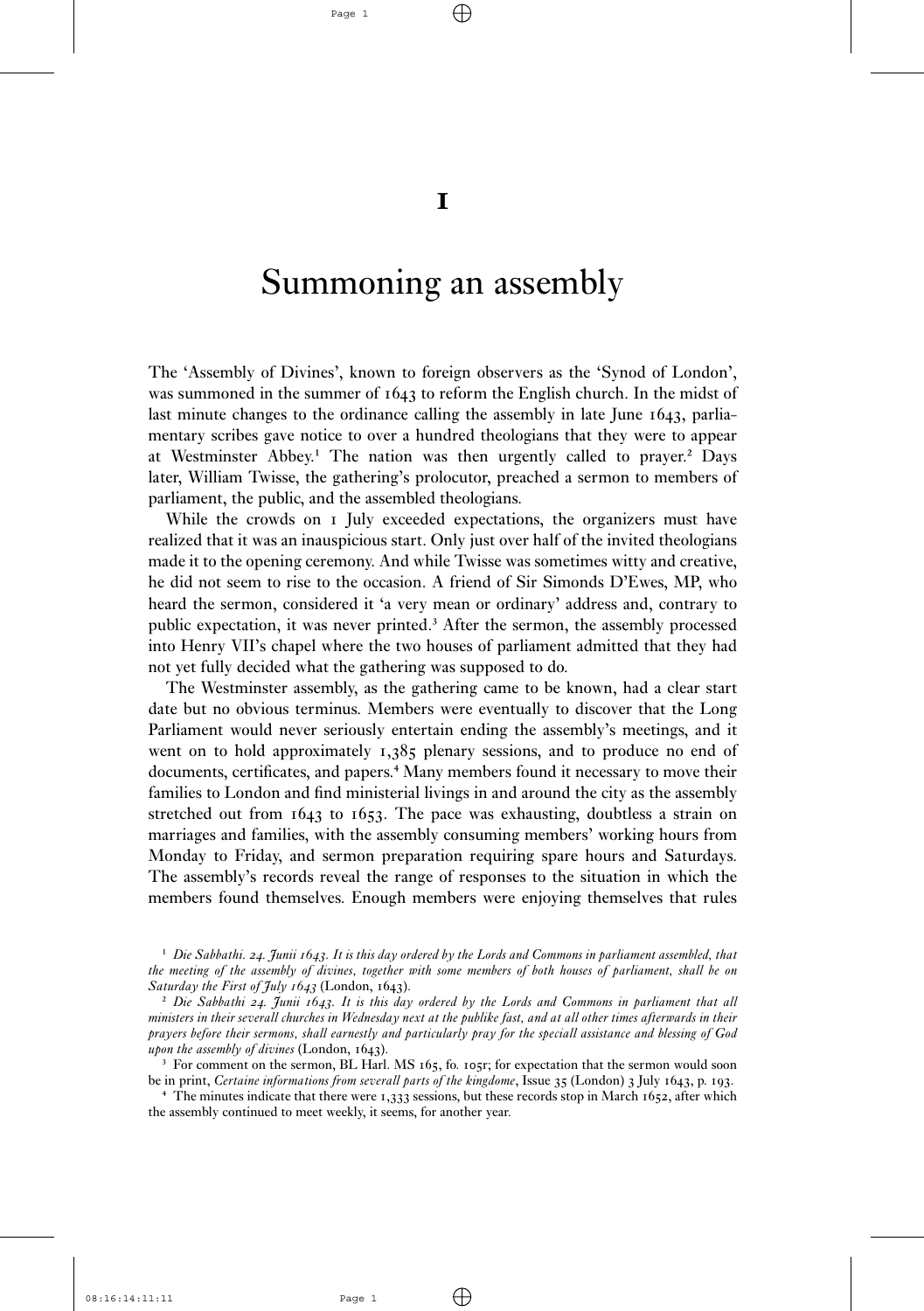$\oplus$ 

2 INTRODUCTION

were made about laughter in the assembly. Others began to complain under the strain of the many hours of work behind the writing, editing, submission, and too frequent rejection of assembly documents.

Perhaps the most interesting of all assembly documents is the one which members did not labour to produce—the one that recorded their labours. The minutes of the assembly, an extraordinary record by any account, is the centrepiece of this edition, and is the only major assembly text not listed in the calendar of papers. The surviving minutes of the assembly's gathering is an almost unique text in the history of ecclesiastical synods, for it is at once an official record and, for many hundreds of pages, a sort of corporate diary or journal for the assembly as a whole. As it happens, although this record covers much of the synod's history, some of it in great detail, it lacks the minutes for the assembly's first months and its final year. And so for the story of the assembly's slow start and eventual demise, the first and last parts of this introduction, respectively, it is necessary to rely on the private diaries of members of parliament and assembly members, and on public newspaper accounts of the assembly's activities, along with other sources.

# A LONGE & SAD EXPERIENCE'

From these sources it appears that the temporary paralysis of the Lords and Commons on I July 1643 was caused by the sheer scale of the work that needed to be done, and the difficulty of knowing where best to start. Thankfully the assembly had just been called and was ready to help. Members immediately offered to call a fast at which the assembly could publicly address the leading problems of the nation. It was the first opportunity to flex the muscles of the synod, and members offered to take a leading role. Both John Selden MP and William Pierrepont MP, with forty members of the Commons and many peers looking on, immediately objected that any such attempt would exceed the authority of the gathering as detailed in the assembly's summoning ordinance. The proper posture for the assembly to adopt was that of a petitioner. The gathering promptly petitioned for ten immediate reforms to deal with 'the bruitish ignorance' of the people, the pollution of the Lord's supper, 'corrupt doctrines', careless observance of the Lord's day, 'blind guides and scandalous ministers', as well as all manner of popish superstitions and immoral acts.<sup>5</sup>

None of these were new problems in the kingdom. As the assembly later explained in the preface to its directory for worship, there was a 'longe  $\&$  sad experience' of decline and abuse following 'the blessed Reformation'. Wise and pious fathers of the faith had redressed many erroneous and superstitious ideas, but not all. As a result, the English church was in poor health, and the assembly's diagnosis for the malaise which afflicted Protestant England was, predictably, an over-exposure to 'papists'.<sup>6</sup> King Edward VI's reformation was in the midst of its attempt to remove the most poisonous remnants of popery when its spiritual physicians were removed from the

<sup>5</sup> Document 1. <sup>6</sup> Document 42.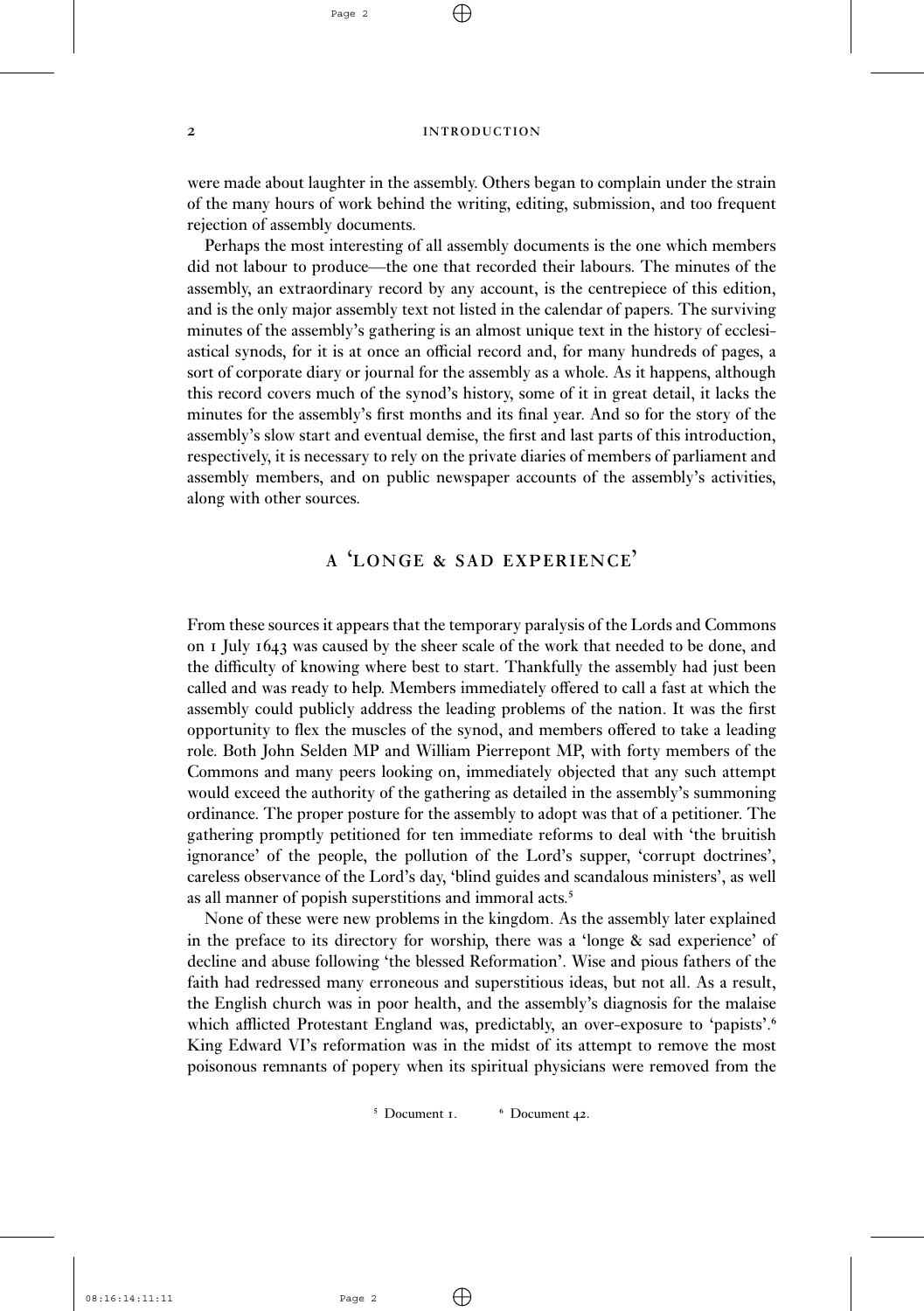$\oplus$ 

Page 3

theatre of operation by Mary Tudor. The passage of time, even during the reigns of Elizabeth I and James VI and I, had revealed the extent to which a relapse to the Roman Catholic Church was still possible, or at least plausible, to British puritans.

During the reign of Charles I, the plight of the godly, which was never good, took a turn for the worse. Strict Sabbatarianism was considered subversive, anti-Calvinists won positions of influence at court and in the church, and creative attempts to secure positions for godly ministers were shut down, with the funds seized by the authorities. Some ministers who would become members of the assembly spent time in prison, some in exile, and, in many localities, official efforts to control and subdue dissident godly only strengthened their conviction that church reform was desperately needed. Of course, ecclesiastical law was unevenly enforced, and some of the godly tasted limited freedom of conscience on a local level, usually under the protection of godly patronage. Nonetheless, this too often gave reform-minded ministers a hunger for further change, one that would help their brethren who had fled abroad, or were still suffering under William Laud, archbishop of Canterbury and the public face of opposition to puritanism.

Change for good seemed well out of reach during the long 1630s. Charles' and Henrietta's court was almost impervious to godly influence or political reform. Parliament was not summoned, nor did it appear likely that it would be, since it had previously placed demands on the king that far outweighed its benefits to him. Convocation could only meet when parliament was in session, and was under the control of bishops in support of Laud anyway. Meanwhile, the king made up for the loss of voted subsidies by parliament through creative fiscal policies which rankled businessmen and landed gentry alike.

It was Charles's determination to enforce his religious policies on the Scots and the potential expense of armed conflicts that finally forced the king to call a parliament in the spring of 1640. The revival of demands for reform caused him to dismiss the gathering only a few weeks later. Unusually, convocation was permitted to continue meeting even after the Short Parliament had been prorogued. For those already provoked by royal policy of the past decade, or still stinging from the activities of convocation in 1604 (whose canons were not approved by parliament), the move only confirmed the downward drift of both church and state. Unfortunately for Charles, the Scottish occupation of north-east England forced him to call parliament again in November  $1640$ . Parliament was in a position of strength, with a longer list of complaints and fears than at any time in recent history, and with the greater number of MPs confident that a major synod of theologians was needed to address abuses of power and the underlying problems in the Church of England.

# 'A FREE AND NATIONAL ASSEMBLY'

In early 1641, the Commons led the two houses down the legislative path toward a synod. Amidst fractious debates, the house was given an additional push by strong petitions, especially the remarkable ministerial petitions offered on  $23$  January  $1641$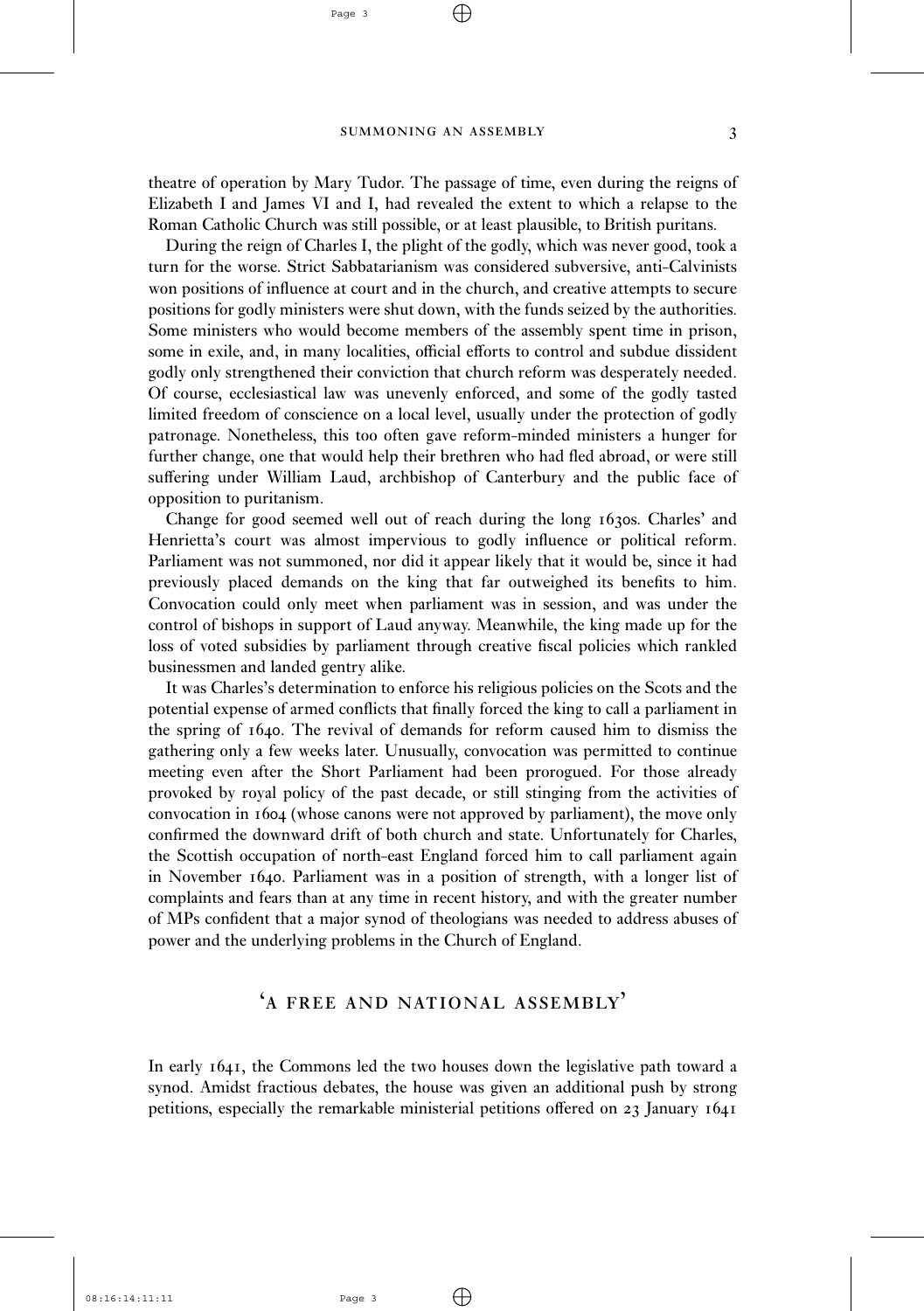# 4 INTRODUCTION

and 20 December.<sup>7</sup> A group of five ministers offered testimony in support of the first petition. Cornelius Burges spoke alone in defence of the second, which called for 'a free synod'. Days later, Edmund Calamy uttered his call not only to reform the Laudian church, but to 'reform the Reformation it selfe'.<sup>8</sup>

The larger part of the Commons was ready to offer a synod to reformers in 1641. Speeches calling for a 'free' assembly were uttered in the House of Commons throughout the year, one of which was given by Sir Edward Dering, who in November insisted that he had seen a bill for an assembly five months earlier and demanded that it be brought forward the next morning, or else that a committee be appointed to draw up a fresh one.<sup>9</sup> In August  $1641$ , a call for a synod was included as Article  $185$ of the Grand Remonstrance. The article did not state how the synod would be summoned or governed, but it clearly called Charles to consent to 'a general synod of the most grave, pious, learned and judicious divines of this island; assisted with some from foreign parts, professing the same religion with us'—a vision which looked much like the international synod held in Dordrecht in  $1618 - 1619$ . Although the determinations of the synod would then be delivered to the English parliament, and with its 'stamp of authority' would 'find passage and obedience throughout the kingdom',<sup>10</sup> the reference to 'this island' included England and Scotland, and implied a reform that would suit both countries. The Remonstrance was passed in the House of Commons by eleven votes, and was sent to the king on *I* December  $1641.<sup>11</sup>$ 

In early January 1642, Charles attempted, and failed, to arrest five members of the Commons who were planning the arrest and trial of the queen for treason.<sup>12</sup> In the turmoil that accompanied the attempt, the Commons assembled as a grand committee, meeting in the city Guildhall and the Grocers' Hall to discuss the king's 'breach of privilege with other perticulars'.<sup>13</sup> Those particulars included 'the want of due reformation in church government and the liturgy' and a proposal was made that 'a free and national assembly may be chosen by the king with consent of parliament'.<sup>14</sup> International representation at the synod was no longer part of the proposal.

Details about the synod were hammered out between 20 and 24 January 1642, a discussion captured by overlapping accounts in private journals of MPs John Moore, Sir Thomas Peyton, Roger Hill, Framlingham Gawdy, and Sir Simonds D'Ewes.<sup>15</sup> Three questions were on the table: whether the gathering would be called an

<sup>12</sup> For the plot against the five members, see S. K. Roberts, 'Five members (*act.* **1641**)', *ODNB* and

 $\oplus$ 

<sup>&</sup>lt;sup>7</sup> See C. Russell, *The fall of the British monarchies,*  $1637 - 1642$  (Oxford, 1995), pp. 188-91.

<sup>&</sup>lt;sup>8</sup> Edmund Calamy, *Englands looking-glasse* (London, 1642), p. 23. For sermons and pamphlets calling for reformation by way of a synod, see L. J. Holley, 'The divines of the Westminster assembly' (unpublished Ph.D. diss., Yale University, 1979), pp. 45-75. For an account of parliamentary fast sermons, see J. F. Wilson, *Pulpit in parliament: puritanism during the English Civil Wars,*  $1640 - 1648$  *(Princeton, 1969),* pp. 36–59. For other pressures on parliament earlier in the year to reform, see W. Abbot, 'The issue of episcopacy and the Long Parliament' (unpublished D.Phil. diss., University of Oxford,  $1981$ ), pp.  $157-205$ .

<sup>&</sup>lt;sup>9</sup> Holley, 'The divines of the Westminster assembly', pp. 46, 48-9. <sup>10</sup> S. R. Gardiner, ed., *The constitutional documents of the puritan revolution* (Oxford, 1889), p. 152.

<sup>&</sup>lt;sup>11</sup> Holley, 'The divines of the Westminster assembly,' pp. 50-2.

K. Lindley, *Popular politics and religion in civil war London* (Aldershot, 1997), pp. 117–23.<br><sup>13</sup> *Pf* 1:135. <sup>14</sup> *Pf* 1:139, 141–2. <sup>15</sup> See *Pf* 1:132–42.

 $^{13}$  *PJ*  $1:135$ .  $^{14}$  *PJ*  $1:139$ ,  $141-2$ .  $^{15}$  See *PJ*  $1:132-42$ .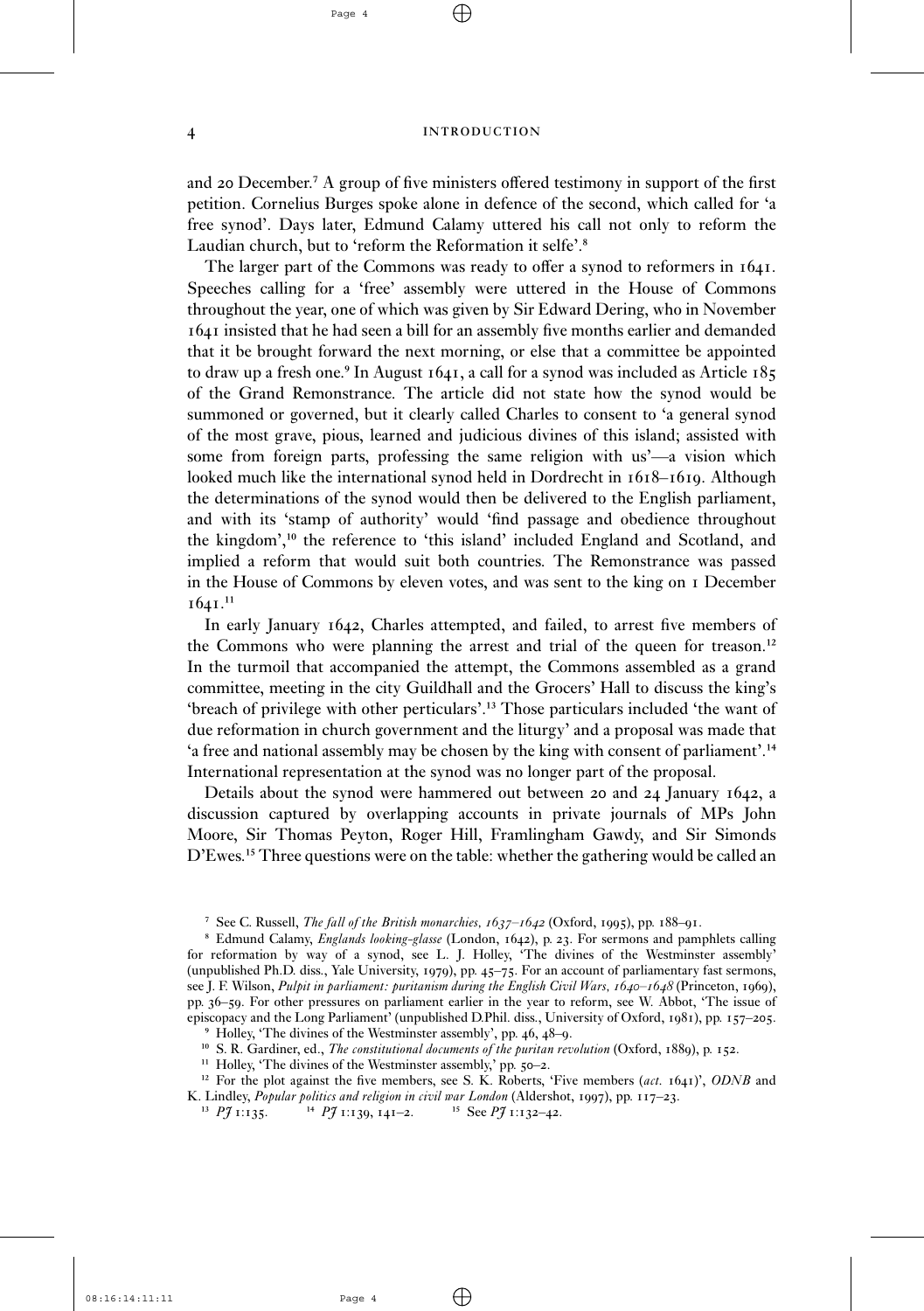$\oplus$ 

Page 5

'assembly' or a 'synod', whether its members 'should be chosen by the clergy of each county or by the parliament', and 'how many should be chosen out of each county'.<sup>16</sup> D'Ewes, at least according to his own account, spoke to each question in a parade of etymological derivations and citations from manuscripts in his possession. The first issue was insignificant: since 'the word "synod" hath been so long abused in the church', he preferred to call the body an 'assembly'. The second and third issues were more substantive. With respect to the calling of the divines, D'Ewes thought that laymen had always joined the synods or at least joined in nominating divines for synods. Dropping the references to clerical participation in the selection process, D'Ewes argued that parliament should nominate the candidates for the assembly.<sup>17</sup> Sir Ralph Hopton, a future royalist, opposed the idea and joined with others in lobbying for a synod selected by clergy.

It was almost impossible to find a winning proposal. MPs were in no mood for a committee dominated by members or appointees of the upper house of convocation. But the king and significant portions of the population would consider it ludicrous to accept a synod called by parliament with a membership selected by parliament. The selection process would be controversial in the Commons too. There were those who wanted bishops to constitute or select the participants of the assembly, and those, like Ralph Hopton, who at least wanted to follow the historical precedent of clerical involvement in the nomination of synod members. Some MPs simply wanted to keep the Commons from the divisive debates which they thought would attend the nomination process; a few felt that theological matters were best left to the clergy.<sup>18</sup> A range of arguments was used by Dering, if his published speeches on religion can be relied upon,<sup>19</sup> but MPs supporting a self-selecting synod were defeated.<sup>20</sup>

With the benefit of hindsight, Richard Baxter wryly observed that 'the Parliament not intending to call an Assembly which should pretend a Divine Right to make obliging Laws or Canons to bind their Brethren, but an Ecclesiastical Council to be Advisers to themselves, did think that they best knew who were the fittest to give them Advice, and therefore chose them all themselves.<sup>'21</sup> But then Baxter had no complaint about parliament's nominations, seeing that in retrospect he considered the divines 'Men of Eminent Learning and Godliness, and Ministerial Abilities and fidelity' and judged that the church 'since the days of the Apostles, had never a Synod of more excellent divines (taking one thing with another) than this Synod and the Synod of Dort'.<sup>22</sup>

The most awkward question for the Commons in January  $1642$ , prior to the flight of the bishops from the House of Lords, was the role of the peers in selecting divines, a matter to which D'Ewes alleges that he 'spake several times'. The Commons had

<sup>22</sup> Baxter, *Reliquiae Baxterianae*, pt. 1, p. 73. Baxter makes clear that he did not agree with the Assembly on all points of ecclesiology and wished 'that some words in their Catechism . . . had been more clear' (ibid.).

 $\oplus$ 

<sup>&</sup>lt;sup>16</sup> PJ 1:133. At no point did parliament seriously consider appointments according to diocese, a point which did not go unnoticed. See Thomas Fuller, *The church-history of Britain* (London, 1655), XI.ix.1.<br><sup>17</sup> *PJ* 1:134.

<sup>&</sup>lt;sup>18</sup> *PJ* 1:134.

<sup>&</sup>lt;sup>19</sup> Holley, 'The divines of the Westminster assembly', p. 49.

<sup>&</sup>lt;sup>20</sup> *PJ* 1:134; for Moore's framing of the final vote, see *PJ* 1:139; for Hill's, see *PJ* 1:141-2.

<sup>&</sup>lt;sup>21</sup> Richard Baxter, *Reliquiae Baxterianae* (London, 1696), pt. 1, p. 73.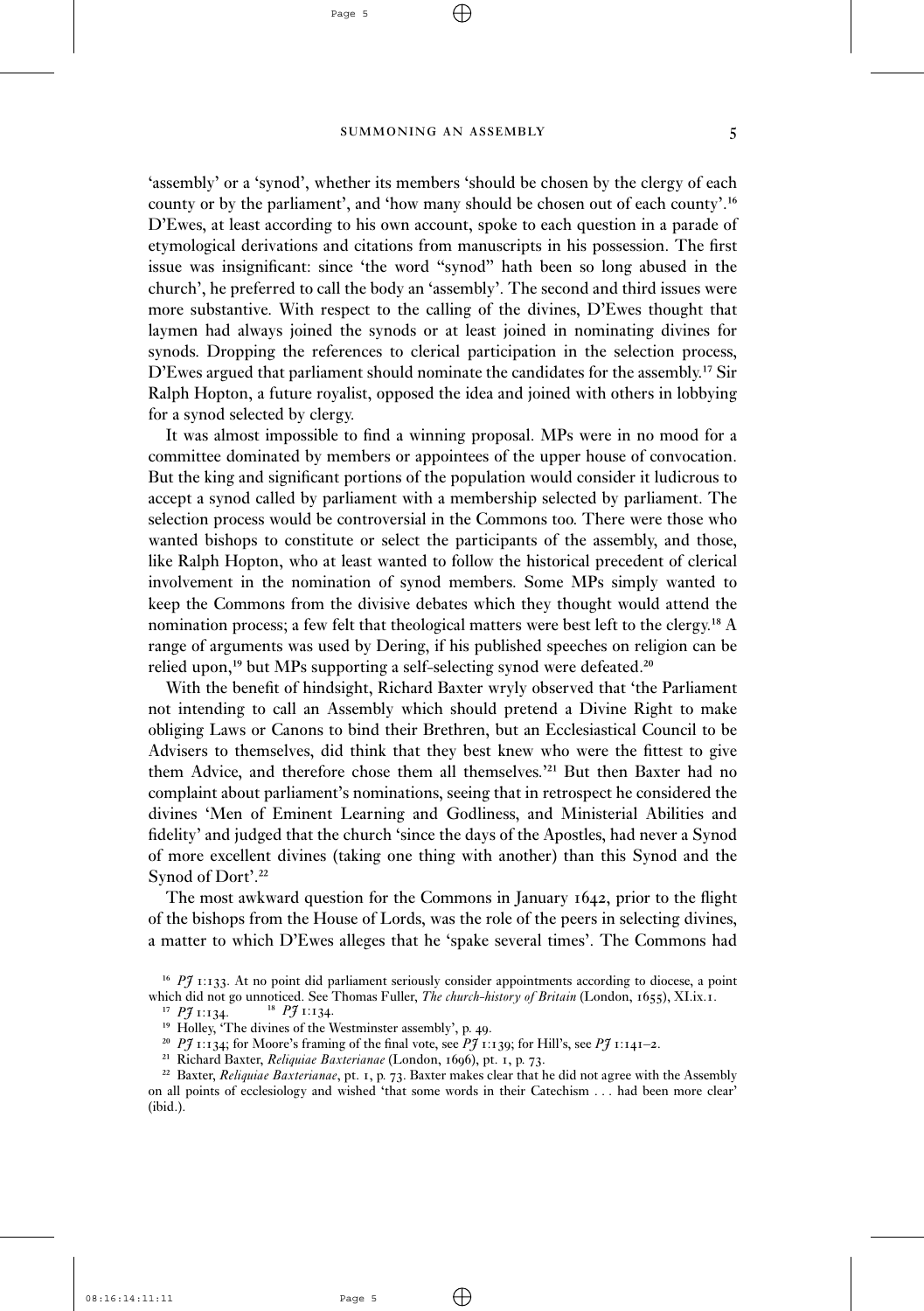#### 6 INTRODUCTION

carried deliberations about a synod forward without the Lords, but would need to present a coherent package to the upper house if the synod was to become a reality. But should the Commons nominate ministers 'and then present their names to the lords'? Or should it 'leave it indefinitely that the lords and we should nominate them' together?<sup>23</sup> D'Ewes shrank from the prospect of an immediate contest with the Lords. The process could 'destroy the whole business'. He also reasoned that MPs could not 'satisfy the commons and clergy of England that this is a free election unless we leave it to ourselves who are the representative body of them all, whereas the lords are but single persons and represent themselves only'. Other excuses came easily: procedural complications would follow if the Lords were involved too early, for a joint meeting would generate 'infinite greater confusion of delay'; and 'besides this the lords, conceiving themselves to be the greater men and to have priority of us, will be ready enough to name men before us, and then it must breed differences and distrusts between us if we refuse them'.<sup>24</sup> D'Ewes's musing indicates that John Morrill's comment about bills of religion in general was certainly applicable to the bill for a synod: it was delayed not so much for fear of splitting the Commons as for fear of rejection by the Lords. Legislation advocating religious reform could only move forward after 'the expulsion of the bishops' from the House of Lords 'and the haemorrhage of royalist peers to York in the spring of  $1642$ <sup>2.</sup><sup>25</sup>

Charles I marked the formal start to the civil war when he raised the royal standard at Nottingham on  $22$  August  $1642$ , although the first shots had been fired earlier in the summer, and 11,000 men had faced off near Warwick a few days earlier. The onset of war provided further ammunition for those arguing for an assembly, for an English synod would show the presbyterian authorities in Edinburgh that Westminster was serious about church reform, and serve as an inducement for the Scots to send an army southward to aid the parliamentary cause. At the same time the war also distracted from the work of drafting legislation for an assembly. Understandably, members of both houses were too busy waging war or debating its merits or defining its purpose to deal with underlying causes, including known religious causes. And yet the major reason for the delay in calling a synod after the outbreak of war was a dogged insistence on the part of most members of the two houses that they gain Charles's assent to an assembly—the very thing he would never grant. For many months the king simply withheld his concurrence. Only when the gathering was finally summoned without his permission did he openly condemn the entire effort and forbid attendance. It was a decision which he might have regretted later in the war when he was forced to negotiate with parliament and members of the assembly; Charles had no members of his own choosing and he scared away those members nominated by the two houses most likely to support his cause or obstruct the gathering's progress from within.<sup>26</sup>

While the spark of hope for royal approval was kept alive, the legislative process dragged on, with the Scots providing little nudges, such as pamphlets advertising the

<sup>&</sup>lt;sup>23</sup> *PJ*  $1:134$ . <sup>24</sup> *PJ*  $1:134-5$ .

<sup>&</sup>lt;sup>25</sup> J. S. Morrill, *The nature of the English revolution* (New York, 1993), p. 75.

<sup>&</sup>lt;sup>26</sup> For the royalists' arguments against the assembly, see *Certain quaeres propounded, and sent by the divines of Oxford to the synod now assembled at Westminster* (Oxford, 1643).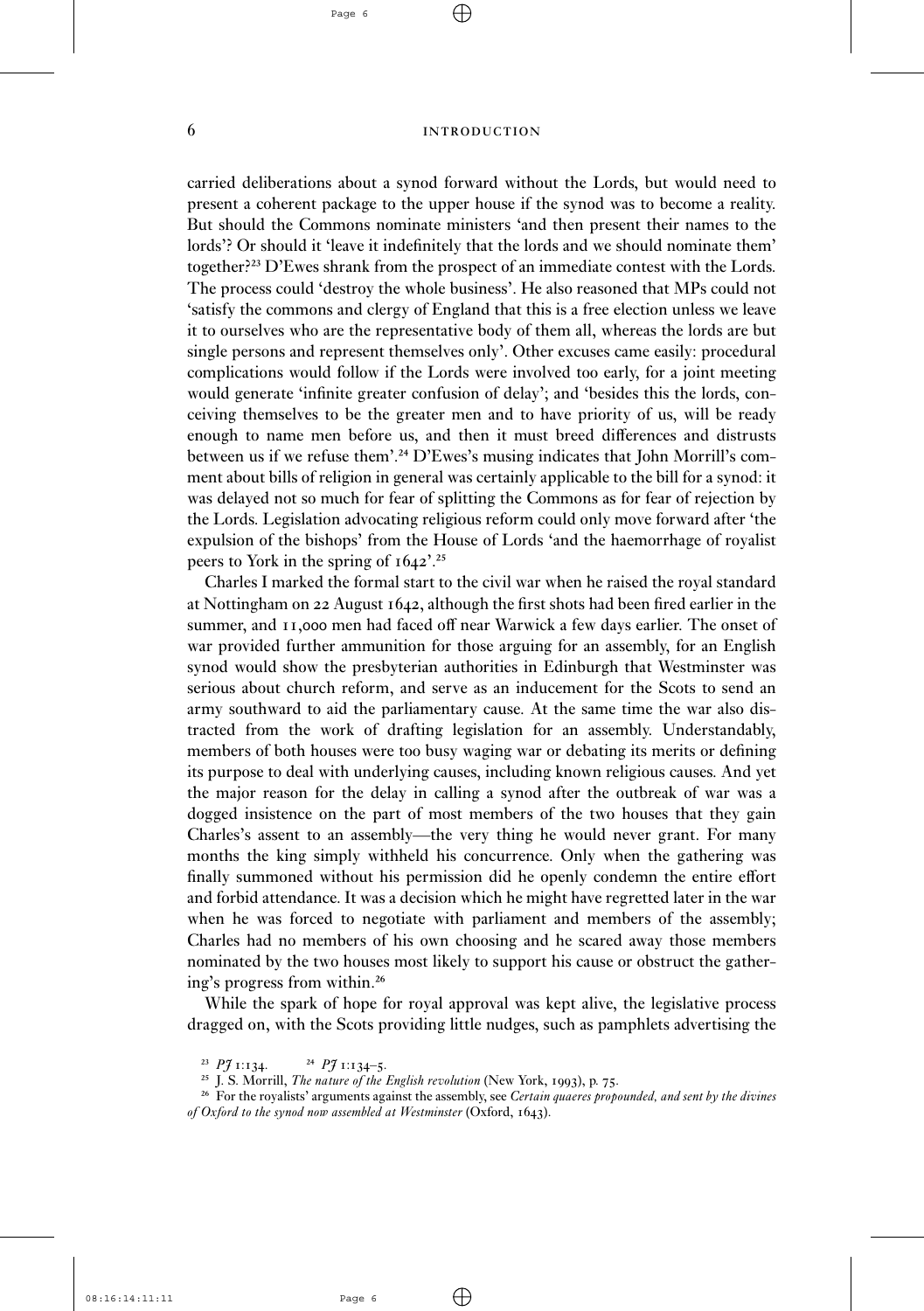$\oplus$ 

Page 7

names of the theologians which it would send to the synod.<sup>27</sup> Finally, in June  $1643$ , after eighteen months of waiting and petitioning, both houses resolved to move ahead, although each first stepped back to look critically at the legislation they had been proposing for the last year and a half. The result was a series of major changes to the document they had presented repeatedly to the king. The confusion and carelessness which attended the final printing of the ordinance (documented in Appendix 1), obscures the intense efforts expended by both houses to keep the nation safe from clericalism. In the days immediately before the synod was summoned, both the Lords and the Commons seem to have awakened to the gathering's potential ability to cause political division, and deliberately attempted to hedge it in. The gathering would obviously carry appreciable clout, not least because the godly of the British Isles and, it was hoped, the international Reformed community, would see the summoning of the synod as a divine answer to prayer.<sup>28</sup>

## SETTLING, VINDICATING, AND CLEARING

The title of the summoning ordinance reiterated both the wording of the petitions to parliament for a 'learned and godly' assembly and the vocabulary used in the House of Commons to advocate a reform by parliament in consultation with divines.<sup>29</sup>

Of the three main tasks of parliament's assembly, the first two were revolutionary in nature: 'setling . . . the government and liturgy' of the church 'as shall be most agreeable to the Word of God'. The preface of the ordinance reminded the nation that this would be a far-reaching settling: 'many things' remained in the 'liturgy, discipline and government of the church' which required a 'further and more perfect reformation'.

The settling of many things would be sweeping in extent, but the settlement itself was by no means clearly defined. When it came to matters of worship, the two houses sent out conflicting messages about ongoing observance of the existing liturgy and destruction of images and communion rails, until late August 1643, when parliament finally issued an ordinance that sanctioned the removal of rails and images (a decision favouring the House of Commons).<sup>30</sup>

In contrast to the cloud of ambiguity around liturgical reform, the second task of the assembly, involving the reform of church government, was much more obvious. Lest anyone forget—not least the theologians soon to assemble in Westminster Abbey—the preface of the summoning ordinance informed them that the Lords and Commons had already 'declared and resolved . . . that the present churchgovernment by archbishops, bishops, their chancellors, commissaries[,] deanes, deanes and chapters, archdeacons and other ecclesiastical officers depending upon

²⁷ e.g. *The Lord Strange his demands . . . Also the names of the Scots elders and ministers chosen by the commissioners of Scotland to be sent to the assembly of divines* (London, 1642).

 $28$  e.g. BL Sloane 922, fos. 140r, 141r.

<sup>&</sup>lt;sup>29</sup> For the text of the ordinance, see Appendix 1.

³⁰ Trevor Cooper, ed., *The journal of William Dowsing: Iconoclasm in East Anglia during the English Civil War* (Woodbridge, 2001), pp. 12–15, 337–44.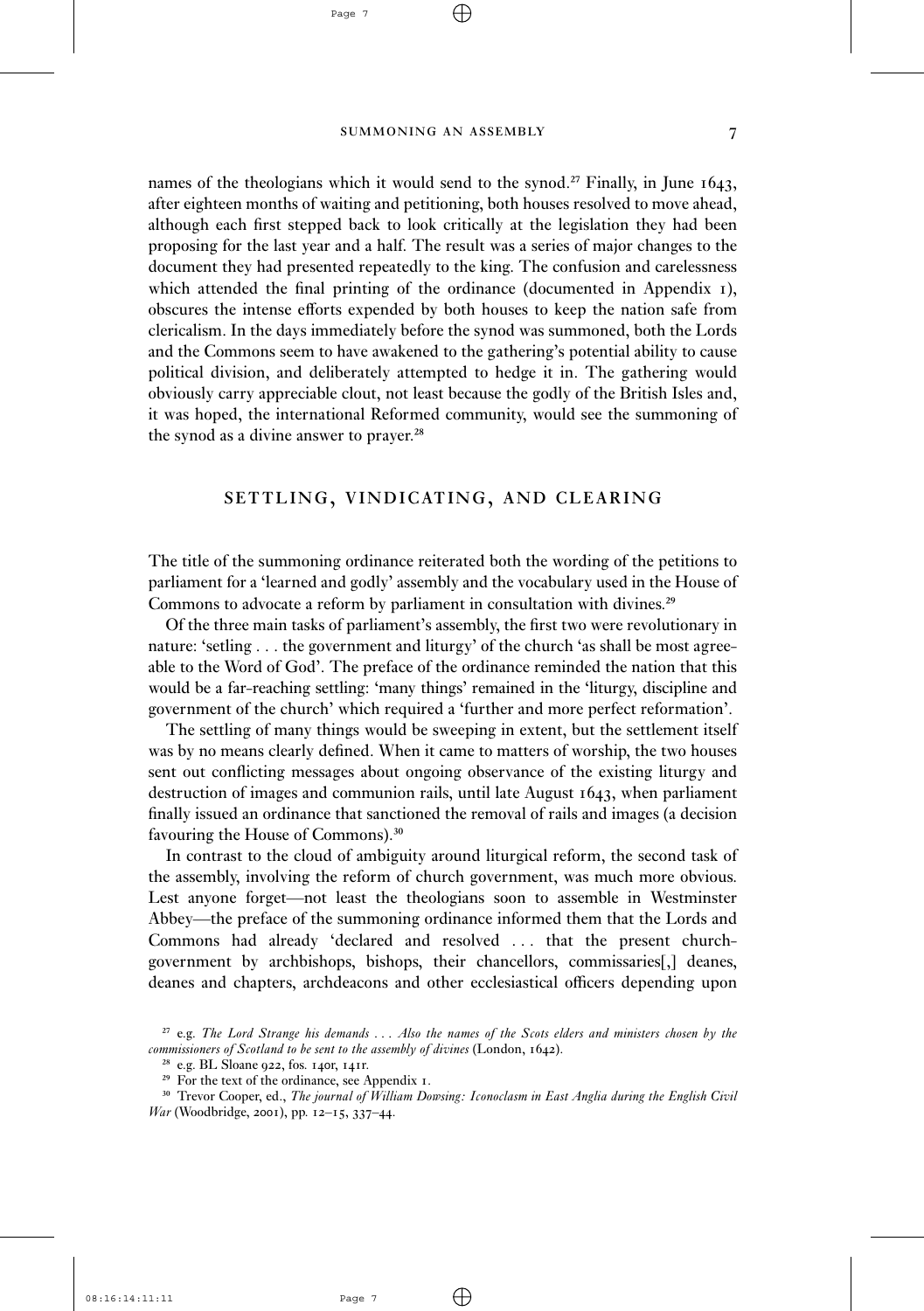### 8 INTRODUCTION

the hierarchy, is evill and justly offensive and burthensome to the kingdome'. The hierarchical system was unscriptural and tyrannical. Worse, it proved to be a ball and a chain to progress, 'a great impediment to reformation and growth of religion'. Most importantly for members of parliament, prelacy was 'prejudiciall to the state and government of this kingdome'.

It was true that the ecclesiological system was not yet abolished, but this declaration, in the very act of summoning the divines, was pointing down the road that the assembly was to travel. The expected transformation of church government also shows just how quickly, and how much, the climate of England had changed since the Short Parliament was called. Throughout the 'personal rule' of Charles, the greater part of even his most unhappy subjects would have been content with a change in church leadership without substantial change in church governance. By , the ground had shifted, for parliament had heeded the almost constant calls from its most ardent supporters for a more radical reform.

The third task of the synod was stated with a sharp difference in tone. The assembly was to 'vindicate' and 'clear' the church's doctrine. Neither the title nor the body of the ordinance suggest that there was anything wrong with the theology of the church as it was presented in the Thirty-nine Articles, the catechisms, or homilies. Rather, the divines were to vindicate and clear 'the doctrine of the said church, from false aspersions and interpretations' or, as the ordinance states in another place, from 'misconstructions'—and always in such a way 'as shall be most agreeable to the Word of God'. The assembly was to demonstrate that the Church of England's theology was in accordance with the Church of Scotland (a phrase to which the Lords had objected) and with the Reformed churches abroad.<sup>31</sup> But this could easily be a matter of spin rather than reform. Under the guise of 'vindicating and clearing', Reformed divines in England had, in recent decades, argued that the Thirty-nine Articles were *already* Reformed and in conformity with these other churches.<sup>32</sup> But then, on another day of the week or another year in the decade, these same Reformed divines could also encourage the supplementation of the Thirty-nine Articles with the aborted Lambeth Articles.<sup>33</sup> Vindicating and clearing were elastic terms even to men of the most rigid principles.

In spite of this background of qualified assent and implied dissent, there is no indication that assembly members were supposed to revise the church's doctrine in any way comparable to the proposed reformation of church government or liturgy, or if they were even to 'revise' its doctrine at all. On the other hand, parliament had clearly declared its commitment to altering the church's ecclesiology and worship and

Page 8

 $31$  W. A. Shaw, *A history of the English church during the civil wars and under the Commonwealth*  $1640 - 1660$ (London, 1900), vol. 1, p. 127.

<sup>&</sup>lt;sup>32</sup> George Walker argued that the eleventh of the Thirty-nine Articles taught the imputation of the active obedience of Christ. *Socinianisme in the fundamentall point of justification discovered, and confuted* (London,  $1641$ ), pp.  $96-8$ . But in revising the eleventh article at the assembly, Walker argued for a change of wording in the article. See e.g. *Minutes* 1:7v.

<sup>&</sup>lt;sup>33</sup> Calvinists were not the only persons to argue that their position was in accord with a confession while simultaneously pushing for confessional revision: Arminius did the same with the Belgic Confession and Heidelberg Catechism. See R. A. Muller, *God, creation, and providence in the thought of Jacob Arminius* (Grand Rapids,  $1991$ ), pp.  $41-2$ .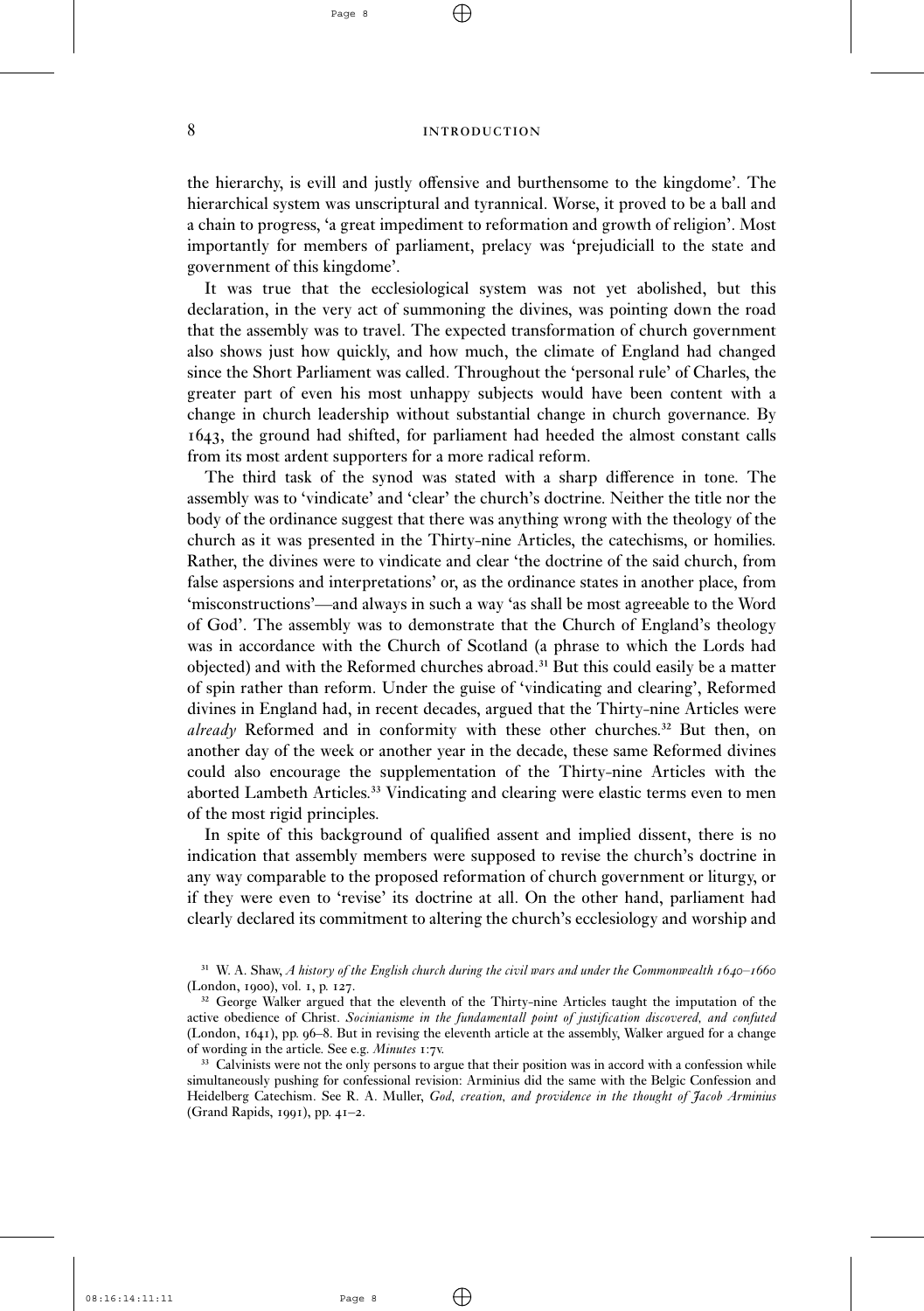had partly explained the degree of change that it expected. The fact that the two houses provided an ambiguous declaration about an alteration in doctrine was to prove significant.

Worship, church government, and theology embrace the main themes of the text of the ordinance. But the subtext was equally important. At every possible point in the ordinance, parliament asserted its governing and determining role in the synod. Beyond providing the forceful preamble, the two houses listed the names of the peers and commoners before the names of the divines, set the date of the assembly's meeting and its location, set quorum at forty divines, and chose the prolocutor, William Twisse. If he were to die or 'be letted by sicknesse or other necessary impediment', the two houses would choose his successor. Just as parliament and convocation had traditionally been dissolved at the pleasure of the king, the assembly was to be dissolved at the pleasure of the Lords and Commons.

The power of parliament was directive not only in all matters organizational, but also in setting the agenda. The persons of the assembly were to 'have power and authority . . . from time to time' to 'confer & treat amongst themselves of such matters and things' touching on theology, ecclesiology, and worship, but they were 'enjoyned' to do so only 'as shall be proposed unto them by both or either of the said houses of parliament, and no other'. The theologians meeting in the abbey could also 'deliver their opinions and advises' but only 'touching the matters aforesaid' and only to parliament as 'shall be required'. In fact, silence was enjoined and although note-taking was not forbidden, no information was to be divulged 'by printing, writing or otherwise without the consent of both or either house of parliament'. Finally, 'in case, any difference of opinion shall happen amongst the said persons so assembled, touching any the matters, that shall be proposed to them', then the matter of the disagreement and the position and reasoning of both sides was to be submitted to the two houses so that they could in turn give the assembly 'further direction'. No one was to forget that this was to be parliament's assembly. After all, as Sir Simond D'Ewes so confidently told his journal, the members of the two houses had an advantage in religion: they could make decisions without 'the great passions clergymen are subject to'.<sup>34</sup>

Nonetheless, the royalist press made much of parliament's control of the assembly, announcing that the assembly was curtailed in the issues it was allowed to discuss, limited in the advice it could give—indeed, with all of the parliamentary observers present, it was hardly a synod of divines at all. The quorum for the assembly set in the ordinance did not even specify whether it could be comprised of members of parliament only.<sup>35</sup>

The remainder of the ordinance detailed monetary and legal matters, with money coming first. The divines were to be paid 4 shillings for every day in attendance and for the ten days preceding and following the assembly—the same amount paid to a lieutenant in the army.<sup>36</sup> The money was to come from 'the Commonwealth', but how

 $\oplus$ 

<sup>&</sup>lt;sup>34</sup> BL Harl. MS 166, fo. 267b.

<sup>&</sup>lt;sup>35</sup> e.g. *Observations upon the ordinance* . . . for ordination (Oxford, 1645), pp. 1-6.

<sup>&</sup>lt;sup>36</sup> A colonel received  $\oint_{\mathcal{A}} I$  a day, a major 13s, and a captain 8s. C. H. Firth, *Cromwell's army: A history of the English soldier during the civil wars, the Commonwealth, and the Protectorate* (London, 1902), p. 186.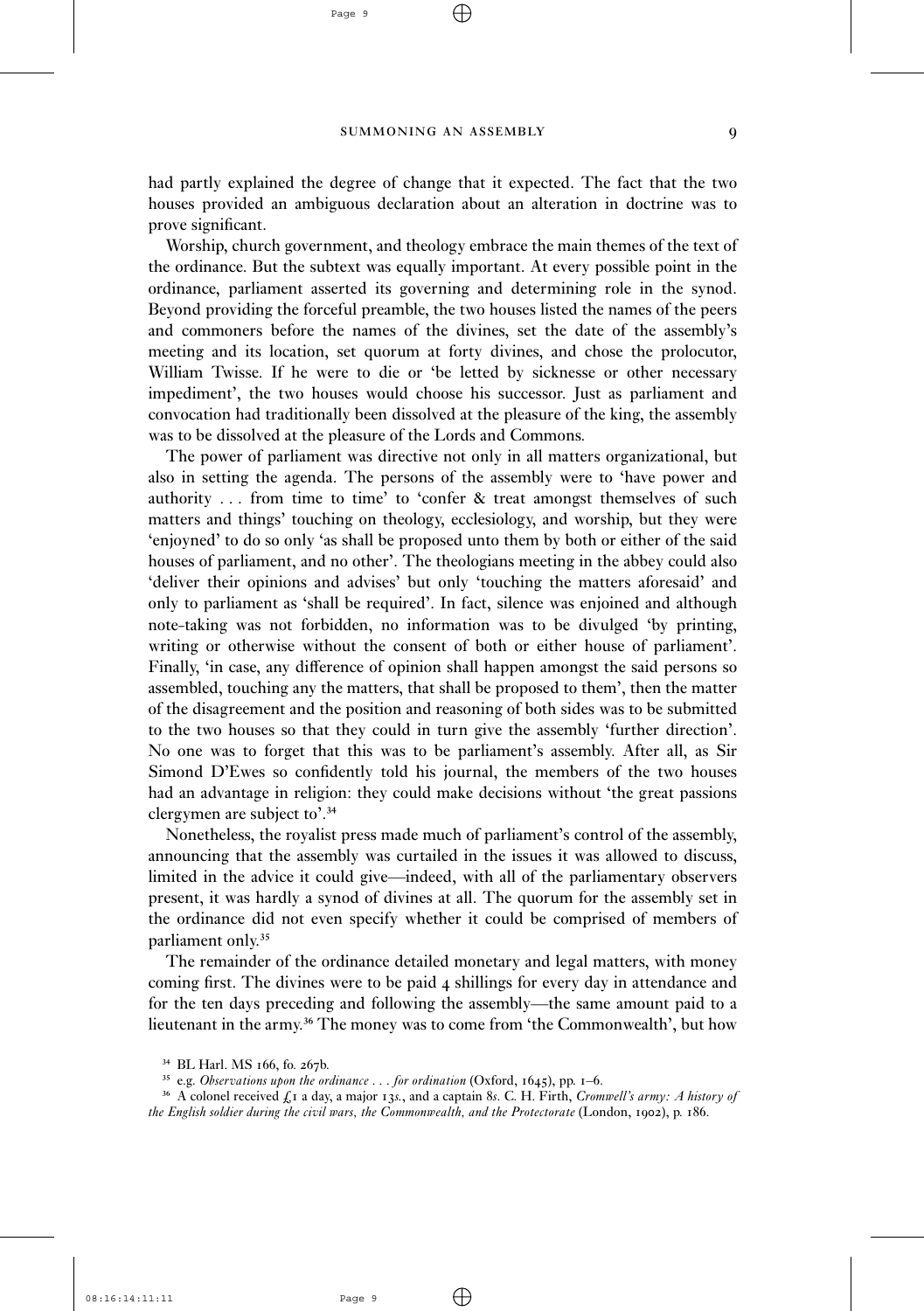$\oplus$ 

#### IO INTRODUCTION

the money would be raised is not stated. One member of parliament noted in his journal that the cash-strapped Commons considered requiring counties to pay for their respective representatives.<sup> $37$ </sup> It turned out to be much easier to make full use of the fine print—there was a qualifier in the ordinance stating that parliament would pay 'at such a time and in such manner as by both Houses of parliament shall be appointed', a rather ambiguous statement for a body contracted to pay the assembly a total of  $f(x)$ . *is.* per day, beginning immediately.

The legal issues surrounding the calling of the assembly were as complicated and fraught as any major endeavour linked to the Long Parliament. However, only one of these issues is mentioned in the ordinance: absenteeism from livings. The two houses granted the divines indemnity from prosecution on the basis of 'any law or statute of non-residence' for 'reason of any non-residence or absence' from their livings—a right which was to extend to any divine not named in the ordinance but summoned to the assembly at a later time. The right to all the wages of their living(s) was maintained—'provided . . . that this ordinance or any thing therein contained, shall not give unto the persons aforesaid, or any of them, nor shall they in this assembly assume to exercise any jurisdiction, power, or authority ecclesiasticall whatsoever, or any other power, then is herein particularly expressed'. Presumably, the divines would have been subject to prosecution if they attempted to exceed the limits of their stated powers. They would test those limits more than once.

Indemnity against prosecution for non-residence was considerate. Nonetheless, parliament was vague, in the ordinance and elsewhere, about the status of the canon law and civil statutes (all of which were Elizabethan) which addressed other matters pertinent to the assembly-men. For example, neither the preamble nor the body of the summoning ordinance clarified the legality of doctrinal revision. This was significant, since the fifth canon of the Canons of 1604 specifies that a clergyman differing from any one of the Thirty-nine Articles could be excommunicated, *ipso facto*. But, beyond declaring that the Canons of  $1604$  and  $1640$  were of no authority in the civil courts,<sup>38</sup> the Long Parliament did not venture to explain the legal position of the canons for the church courts. This was inadequate security for some reformers in Westminster Abbey. Without the civil courts, the church could still fine and imprison a minister. And then there was the issue of conscience. The ordination vow to obey one's ordinary had been creatively interpreted by ministers who struggled to conform or refused to do so, but for those who had not run seriously afoul of their ordinary, joining the assembly was a big step.

The pressing of the solemn league and covenant some months later was even more difficult and gave active assembly members like Cornelius Burges, Daniel Featley, and William Price cold feet. Featley mentioned his concerns about perjury, specifically

Æ

 $37$  See Framlingham Gawdy's comments in  $P\mathcal{F}$  2:298.

<sup>&</sup>lt;sup>38</sup> The House of Commons had 'passed resolutions . . . against the power of the clergy to make any canons without common consent in Parliament'. Shaw, *History of the English church*, vol. 1, pp. 14-15. For the opposition of parliament to the Canons of 1604, see G. Bray, ed., *The Anglican canons*,  $1529 - 1947$ (Woodbridge, 1998), pp. lvi–lix, lxxiii–lxxviii.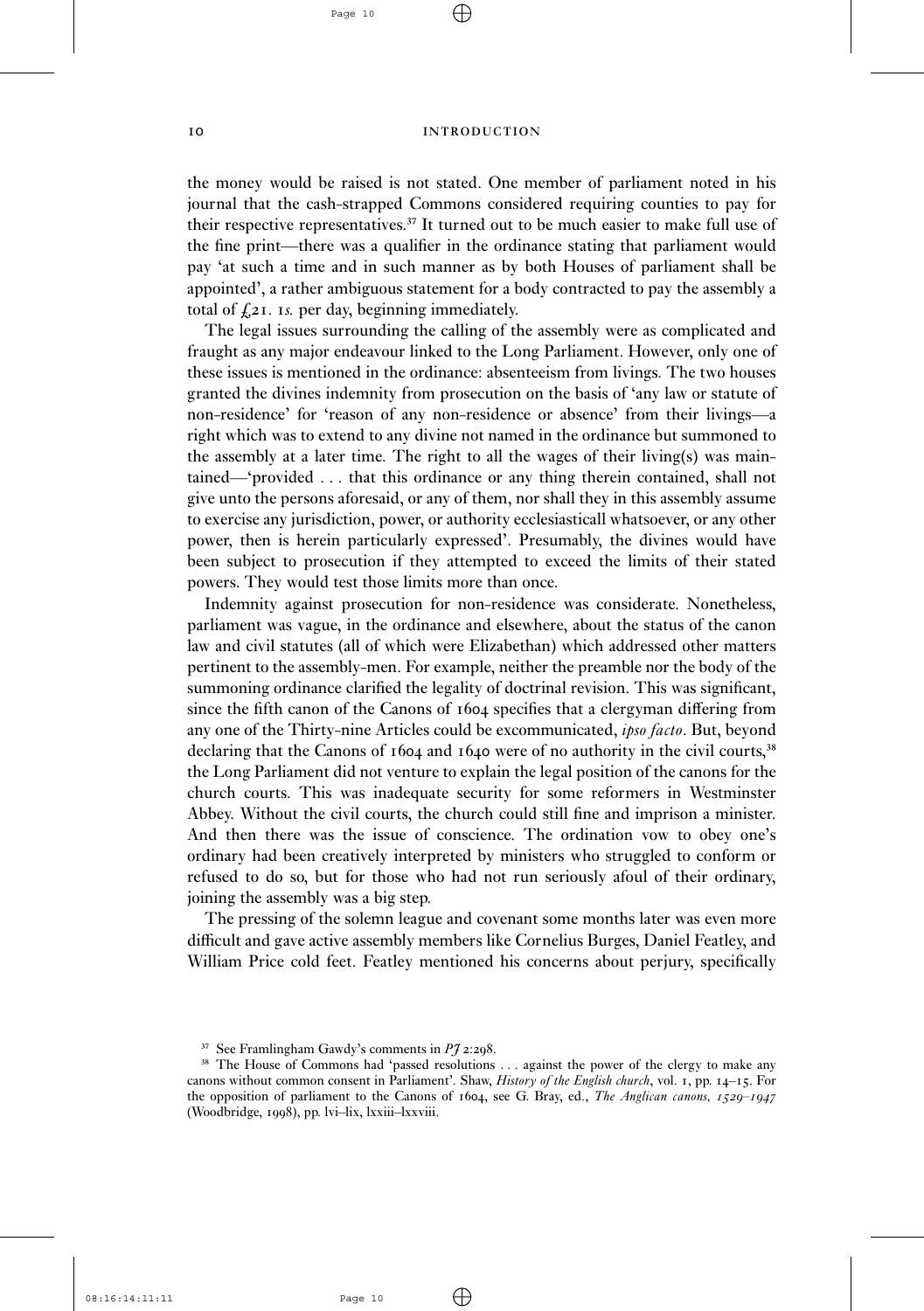$\oplus$ 

Page 11

citing his vows and 'canonicall obedience' in a speech before the assembly.<sup>39</sup> Nevertheless, since both sets of canons (in  $1604$  and  $1640$ ) were issued without—or rather in opposition to—the authority of parliament, no canon could be pleaded at common law or lead to common law penalties such as fines, whipping, or execution. Featley's protest on the basis of canon law was unlikely to garner much support among those who had already dared to come to Westminster against the king's express command.<sup>40</sup> Of course parliamentary statutes were another matter and the preface to the assembly's  $1644$  Directory for public worship made a point of repealing Edwardian and Elizabethan statutes touching on the issue of worship.<sup>41</sup> Very probably, the divines were to assume that Elizabethan statutes protecting the Thirty-nine Articles would be repealed when the revision of the Articles was completed. And yet until that time, it was technically illegal to alter, let alone expunge, any of the Thirtynine Articles.<sup>42</sup> Thus, while indemnity from prosecution for non-residence was incorporated in the ordinance,<sup>43</sup> indemnity for ecclesiological, liturgical, or theological innovation was not likely to be granted until the new Reformation was completed.<sup>44</sup>

If this reading of the summoning ordinance is correct, then it was perhaps an act of carelessness on the part of parliament to have offered the divines so little security. Perhaps it thought that those divines bold enough to meet in the abbey did not need further legal reassurances from the houses that summoned them to Westminster. However, some divines clearly felt they were on the horns of a dilemma: the king disapproved of their meeting, and everyone knew that many of the members of both houses were strongly anticlerical and the marriage between parliament and the assembly was going to be a difficult one. It was also clear that if the relationship was strained, it would not be parliament that would suffer abuse.

The summoning ordinance functioned as a one-sided pre-nuptial agreement that left parliament in complete control of the assembly; for, though the document was not without its ambiguities, in defining the assembly's place vis-à-vis parliament, there could be no questions. Furthermore, the assembly was watched jealously from the first day of its meeting, with elected parliamentary members of both houses observing the theologians at work. Although dwarfed numerically by more than one hundred theologians, some of them with international reputations, the election of twenty members of the House of Commons and ten members of the House of Lords as members of the assembly was a substantial allocation of human resources in the

<sup>41</sup>  $A\mathcal{O}$ , vol. 1, p. 582. See, for example, 1 Eliz. I, c. 2. All citations are from the *Statutes of the realm* (London,  $1819$ ), vol. iv, parts  $I=2$ .

<sup>42</sup> 13 Eliz. I, c. 12, ss. 1-4, 1571.

<sup>43</sup> *A* $\mathcal{O}$ , vol. 1, p. 183. For the long history of legislation on benefices, see 13 Eliz. I, c. 20; 14 Eliz. I, c. 11; 27 Eliz. I, c. 11; 29 Eliz. I, c. 5; 31 Eliz. I, c. 10; 35 Eliz. I, c. 7; 39 Eliz. I, c. 18; 43 Eliz. I, c. 9; 1 Jac. I, c.  $25$ ; and  $21$  Jac. I, c.  $28$ .

<sup>44</sup> The Elizabethan statutes regarding church government (e.g. 13 Eliz. I, c. 12, ss. 1-3, 1571) are not repealed in the temporary ordinance concerning ordination or in the final ordinance establishing presbyterian church government.

Æ

³⁹ Anonymous, *Sacra nemesis, the Levites scourge, or, Mercurius Britan. Civicus disciplin'd. Also diverse remarkable disputes and resolvs in the Assembly of Divines related, episcopacy asserted, truth righted, innocency vindicated against detraction* (Oxford [London], 1644), p. 50.

⁴⁰ There was real danger in coming to Westminster, although one of the assembly-men who was taken prisoner was later released without harm. See Lightfoot, *Journals*, p. 174.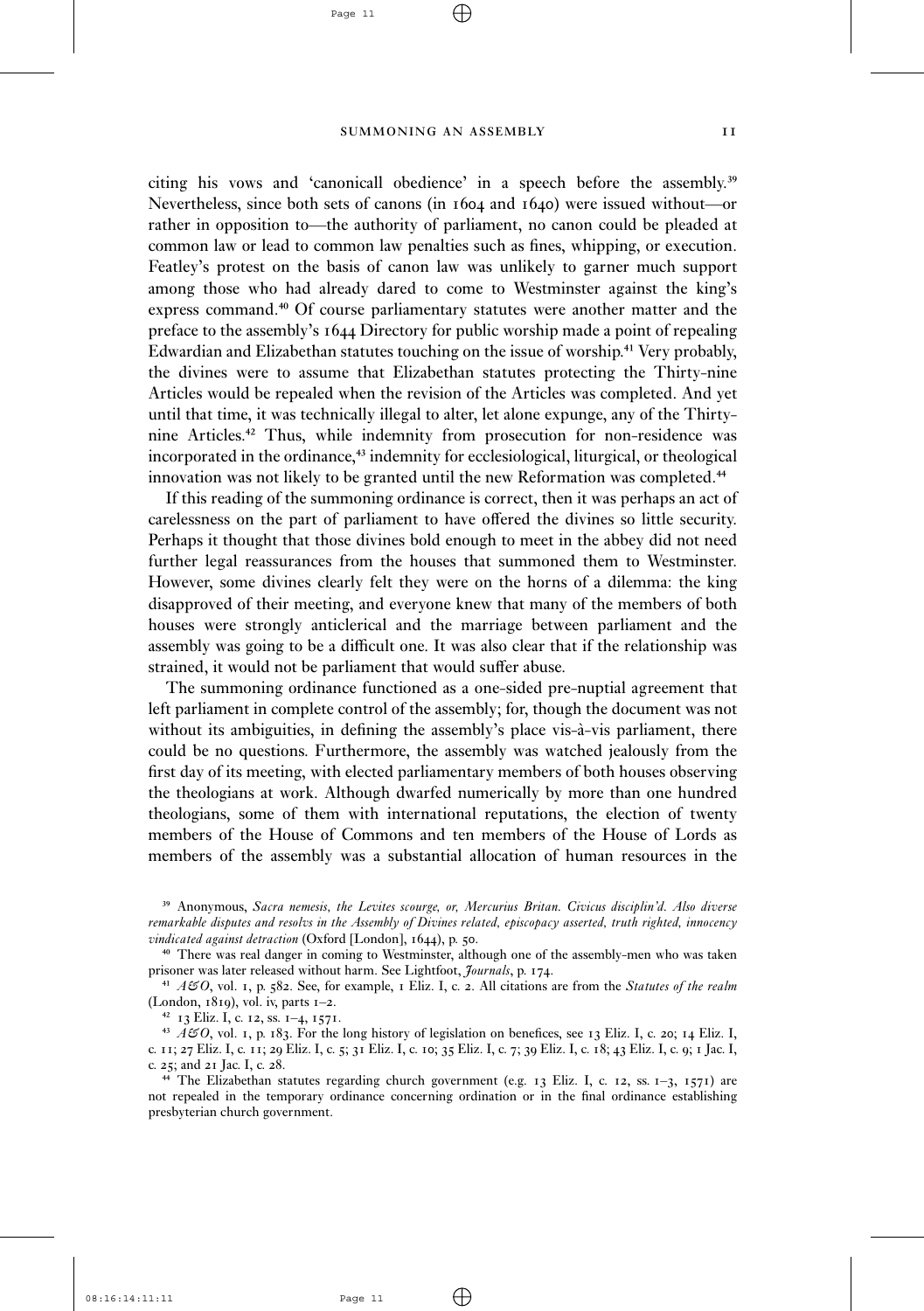$\oplus$ 

#### I2 INTRODUCTION

middle of a civil war, and would actually increase to twenty-two members of the Commons and eleven members of the Lords during the height of political interest in the assembly. Members in both houses, whether nominated to the assembly or not, often took care to maintain contact with ministers in the assembly who enjoyed their patronage. If members of parliament were not always present in the assembly, they seemed always to know when they ought to be, and on more than one occasion MPs arrived en masse at the abbey to steer the assembly in its work.

Parliament was still recovering from what it considered to be an abusive relationship with the Laudian church, and the lower house in particular was wary of any future marriage in which it would not be a dominant partner. The House of Commons had the direct day-to-day charge of the assembly and its finances, and tended to keep the gathering overworked and underfed while it reviewed, and often vigorously debated, all documents emerging from the assembly, sometimes choosing to revise, sometimes to ignore, and sometimes to smile on the assembly's labours.<sup>45</sup> The Commons was especially wary during debates over church government. While the godly of England arguably privileged the importance of a re-energized pastoral discipline more than any other ecclesiastical reform, the greater part of the Commons was carefully eyeing the assembly to ensure that no new variety of clerical tyranny would so much as get off the ground. Even those MPs most supportive of the assembly must have felt some nervousness when, at the height of the assembly's assertions of church discipline, a contemporary woodcut pictured the assembly of divines as a third house of parliament, and an accompanying poem named the assembly one member of the 'Trinity of State'.<sup>46</sup>

#### LEARNED AND GODLY DIVINES

The membership of the synod, discussed in the biographical dictionary, had been hand-picked by the two houses in  $1642$  and  $1643$ , and most of it was English. The Scots exported a handful of delegates to the Westminster assembly after signing the solemn league and covenant (see below). The French stranger churches of London supplied two ministers to the assembly, ostensibly representing the Channel Islands. Dublin was informally represented by Joshua Hoyle, who had taught at Trinity College until the 1641 Irish uprising. Wales, it was decided, had no important theologians, and Englishmen were sent in their place.

In the spring of  $1642$ , the House of Commons had, as planned, used county committees to nominate two divines for each English shire, one for each Welsh shire and four for the city of London, reflecting parliamentary representation for those districts. Also in 1642, John Cotton, John Davenport, and Thomas Hooker were informally invited by five peers and thirty-four members of the Commons. The

Æ

08:16:14:11:11

<sup>&</sup>lt;sup>45</sup> The Commons delegated the care and provision of the assembly to the committee for plundered ministers. See BL Add. MS 15669, fo. 2r; order dated Saturday 21 October 1643.

⁴⁶ *Englands miraculous preservation emblematically described, erected for a perpetuall monument to posterity* (London, 1646). See frontispiece.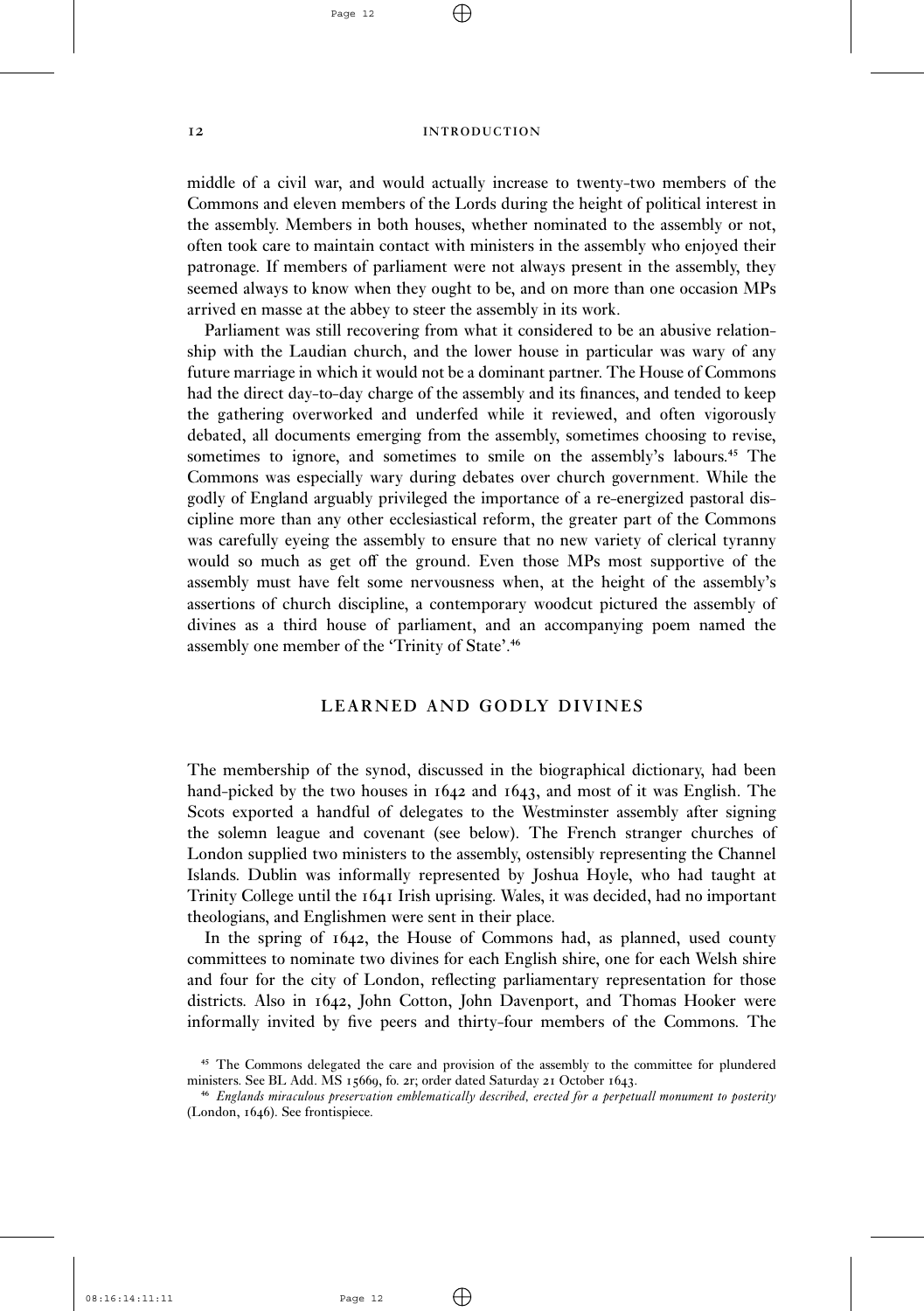$\oplus$ 

Page 13

theological character of these peers was well-known and varied, ranging from Robert Greville, second Baron Brooke ( $1607 - 1643$ ), William Fiennes, first Viscount Saye and Sele, and Philip Wharton, fourth Baron Wharton ( $1613-1696$ ), to Edward Montagu, second earl of Manchester, and Robert Rich, second earl of Warwick. The majority of the thirty-four MPs on this list were, by 1642, thoroughly opposed to episcopacy, and many leaned toward congregationalism or something more radical. The signatories included seven future members of the Commons committee for the Westminster assembly.<sup>47</sup> The New Englanders did not come.

As there were informal invitations to the assembly, there may also have been an informal screening process for nominations. A bitter exchange between Bishop John Gauden and an anonymous respondent, possibly a member of the assembly,<sup>48</sup> reveals Gauden angry that he was first nominated for Cambridge and then replaced by Thomas Goodwin.<sup>49</sup> The bishop alleged that Sir Dudley North, Thomas Chicheley (who had nominated Gauden), and his friend Sir Thomas Barrington all agreed that 'some close committee' served as 'scrutineers of the elect', and the committee excluded Gauden for preaching an episcopalian sermon before the 'Commons at their first sitting'.<sup>50</sup>

The Lords reviewed the list in June  $1643$  and nominated additional divines not designated by county. Even the divines appointed by the Commons for one county sometimes held their living(s) in another. Thomas Case had a London lectureship but represented Cheshire; Richard Heyrick had a Cheshire living but represented Lancashire. There may have been some formula for even these choices: Case had temporarily retreated to the north-west in the late 1630s to avoid Bishop Matthew Wren, and Heyrick was a pluralist with a second living in Lancashire. Most often the choice was more straightforward, and English members, at least, usually represented their own county.

Selection criteria are often difficult to establish. The choice of some divines was obvious. Popular preachers before parliament with influential patrons in one or both houses, like Stephen Marshall and Edmund Calamy, had been linked to calls for a synod since the beginning of the parliament. With future assembly members Thomas Young, Matthew Newcomen, and William Spurstowe, they had anonymously penned protest pamphlets against episcopacy under the acronym Smectymnuus, one of a number of subversive tracts to appear in the early years of the Long Parliament. Others were invited as leading theologians, polemicists, or puritan patriarchs—men like Joshua Hoyle, Thomas Gataker, Edmund Staunton, Thomas Temple, and the

⁴⁷ The New England ministers erred in thinking the list of signatories included the names of ministers. For the letter, see T. Hutchinson, *The history of the colony of Massachuset's Bay* (London, 1765), p. 116.

⁴⁸ Gauden's respondent refers to evidence in the 'Books of the Assembly', which suggests inside knowledge. See *The anatomy of Dr. Gauden's idolized non-sence and blasphemy* (London, 1660), p. 10. On the other hand, if the author of this pamphlet was a member of the assembly he should have known that members did not necessarily need to be beneficed in the county which he represented (ibid., pp. 8–9).

<sup>&</sup>lt;sup>49</sup> The fact that the prolocutor congratulated new members upon their entry suggests that divines were cognizant of the privilege of election to this reforming synod (e.g. Minutes  $3:197v-198r$ ).

<sup>&</sup>lt;sup>50</sup> John Gauden, *Anti Baal-berith* (London, 1661), pp. 88-9; see also Gauden's original complaint in his *Ecclesiae Anglicanae susprisia* (London, 1659), p. 377, and the anonymous rebuttal to *Ecclesiae Anglicanae susprisia* in *Anatomy of Dr. Gauden's*, pp. 8-10.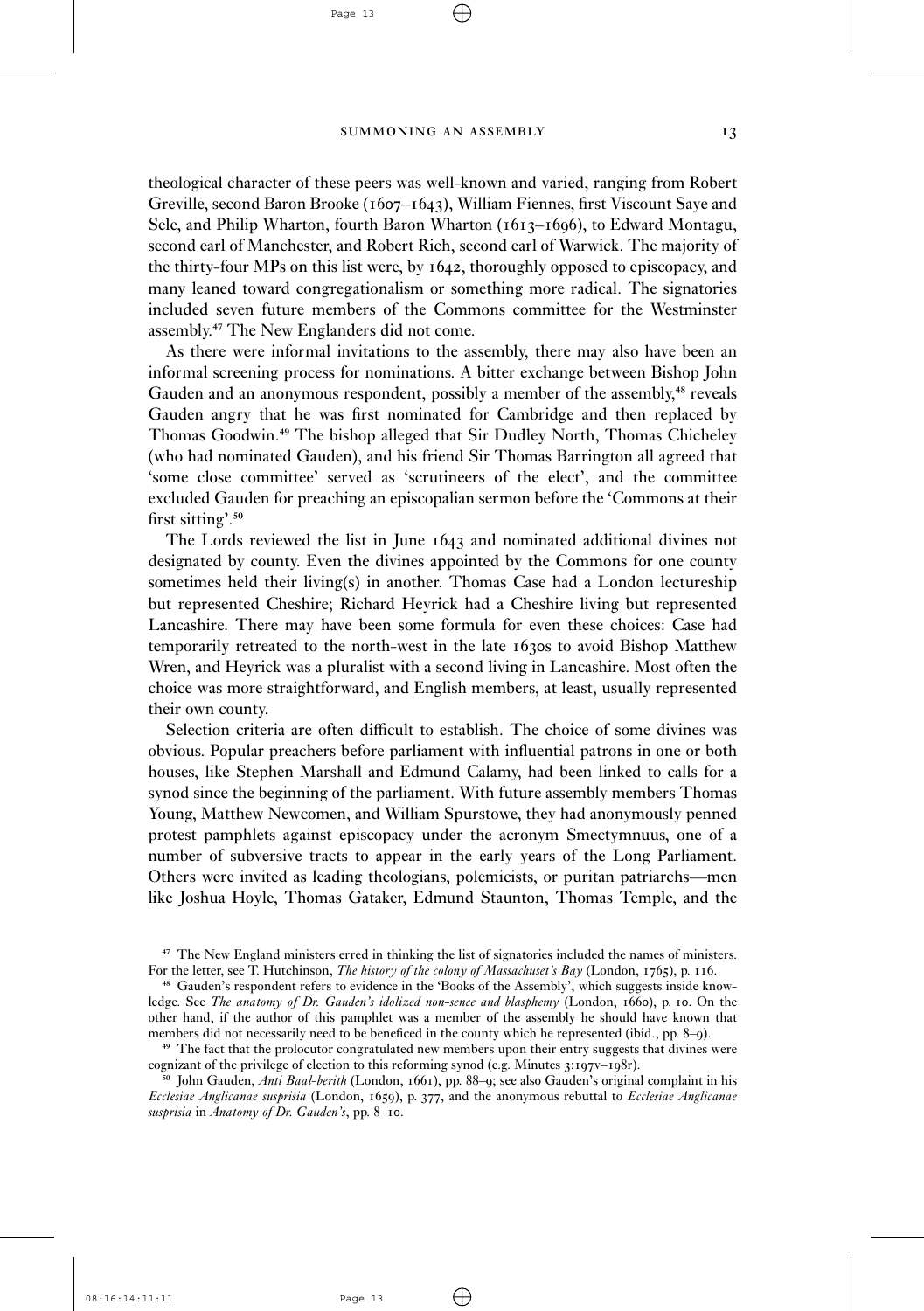$\oplus$ 

#### 14 INTRODUCTION

assembly's oldest member, Henry Wilkinson the elder  $(1566 - 1647)$ . Further choices were more politically strategic in nature: Episcopalians with parliamentary patronage like Daniel Featley, Ralph Brownrigg, Henry Hammond, George Morley, Samuel Ward, and James Ussher may not have been expected to attend—indeed only Featley participated meaningfully—but the inclusion of their names on the summoning ordinance would give the assembly credibility and some appearance of fairness. But, for many others, the reason for their appointment is unclear. Most of the appointees had gritted their teeth and held on to their livings in the church or university during William Laud's tenure as archbishop. Many had been cited before the ecclesiastical courts and an appreciable minority had been deprived of their livings, with some men fleeing to the continent and one to the American colonies. Most held at least an MA. Yet these things are better viewed as component parts of a godly minister than distinctive marks of a future Westminster divine.

Surviving evidence suggests that personal contacts and patronage probably proved most significant to the knights and burgesses of each county. Thus Thomas Wilson may have been named because of his popular market day lectures in Kent or simply because he was godly, unemployed, and Sir Edward Dering's friend. Many in the circle of the educational reformer Samuel Hartlib were summoned in  $1643$ , including congregationalists like William Carter, Philip Nye, Sidrach Simpson, William Greenhill, and Joseph Caryl, as well as presbyterians like Simeon Ashe, Jeremiah Whitaker, William Price, John Ley, Daniel Cawdrey, Thomas Hill, Anthony Tuckney, George Walker, and Thomas Valentine. Sir Cheney Culpeper actually asked Hartlib to get John Durie elected to the synod when he saw that Durie was not mentioned on the summoning ordinance.<sup>51</sup>

# **MEMBERS OF PARLIAMENT**

Equal mystery surrounds the selection of the thirty initial parliamentary appointees, but the tenor of the group is significant. Of the ten peers who were first appointed to the assembly and actually attended—including Edward Montagu, second earl of Manchester; Algernon Percy, tenth earl of Northumberland; William Fiennes, first Viscount Saye and Sele; and Robert Rich, second earl of Warwick—all were radical war-party men. The more moderate Robert Devereux, third earl of Essex, was not invited until later in the assembly's history.

The overwhelming majority of the members of the House of Commons named in the ordinance were prominent men whose political and ecclesiastical affiliations were widely known, such as John Pym, Francis Rous, Sir Benjamin Rudyerd, and Oliver St John. Many had links with the peers appointed to the assembly. Their perspectives on the political crisis are identifiable and covered the whole spectrum from men insisting on negotiation to those who demanded total war. Their positions on the church are

<sup>51</sup> SU Hartlib MS 13/307A-308B.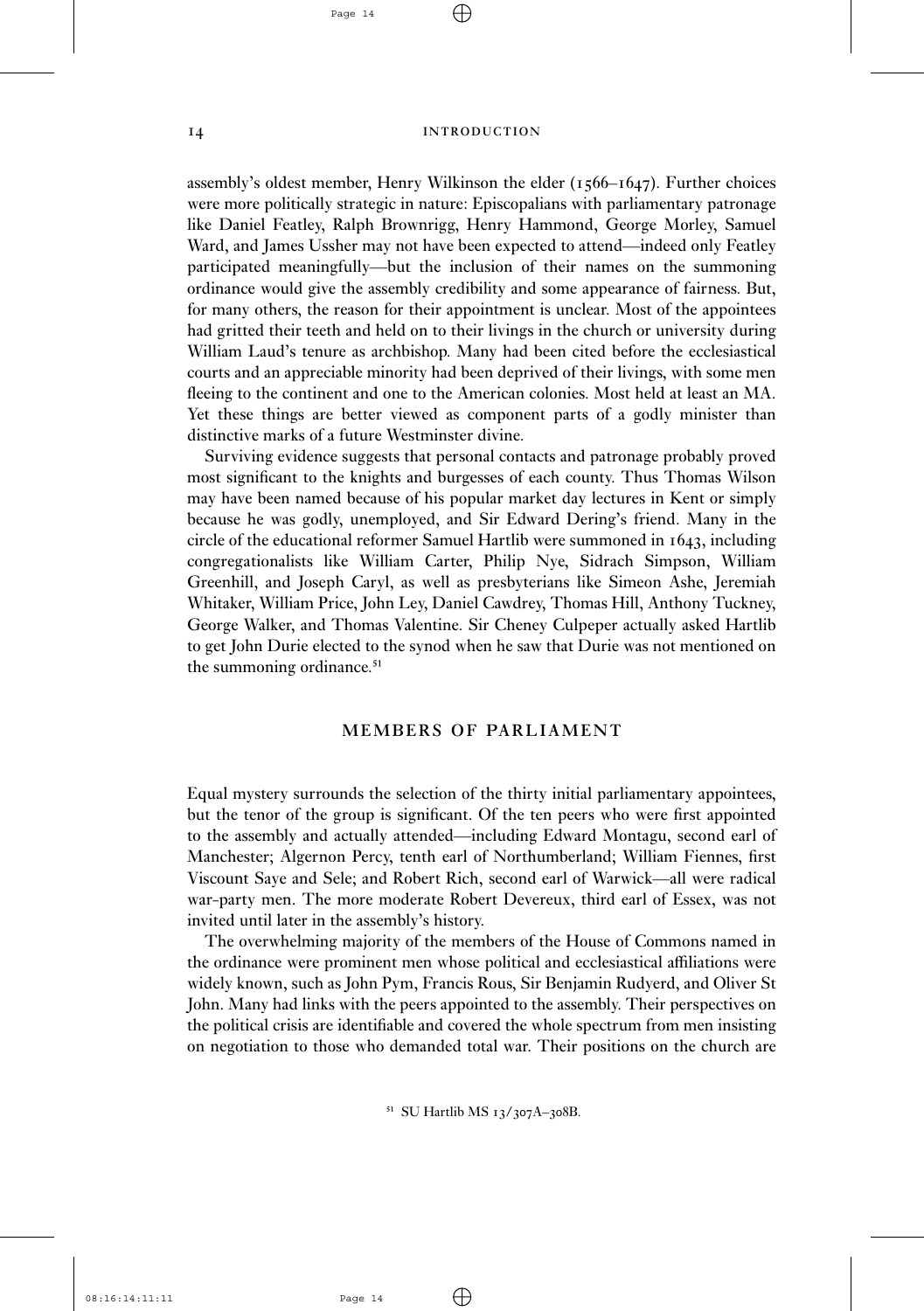$\oplus$ 

also definable: most were presbyterians, leaving the congregationalists better represented in the two houses than in the assembly. No geographical pattern emerges, although there are fewer members from the North. Significant in retrospect is the fact that only one of the Commons appointees became a regicide in 1649.

Most members of parliament had little involvement in the day-to-day running of the assembly. Theological debate remained a spectator sport, albeit a relatively popular one. On the first day of the assembly forty members of the Commons came to watch.<sup>52</sup> Another day saw eight peers arrive during the sermon of an unfortunate probationer, followed by 'some other Lords'.<sup>53</sup> Still another session experienced overcrowding on account of visiting parliamentarians, most of whom spoke only to urge the assembly to hurry its work. Undoubtedly there were some days when the assembly was left without observers, such as the morning when the assembly decided that it would help them prepare for a fast if they first detailed the sins of parliament. <sup>54</sup> The summoning ordinance is ambiguous about the purpose of parliamentary members; perhaps English parliamentarians could vote, as Bulstrode Whitelocke asserted, but there is no record of them ever doing so.<sup>55</sup> On occasion they were asked to participate in ad hoc committees,<sup>56</sup> but there is no evidence that they played a part in the standing committees in which they were, at least in theory, members. The parliamentary contributions to the assembly differed from those of the divines both in quantity and in their character, for, on many occasions, the members of the House of Lords or Commons simply wrote to the assembly or delivered orders or messages from the two houses. Yet, the contribution of parliamentarians was not insignificant. The minutes contain over a hundred references to members of the English and Scottish peerage and dozens of references to members of the Commons. Francis Rous brought reports or participated in some way two dozen times, Zouch Tate fifteen times. One politician who uniquely engaged more actively in the assembly was John Selden, lionized by Bulstrode Whitelocke for his defence of Erastian ecclesiology.<sup>57</sup> Indeed, Selden was at the head of the list of MPs in the summoning ordinance, followed by Francis Rous. Both men had an exceptional grasp of biblical languages, and would have extensive involvement with the assembly—Rous because he wanted his translation of the Psalter to receive official sanction; Selden, because he was confident that he could be a part of the conversation in the assembly in a way that his peers could not. Selden was the only MP whose writings and speeches were quoted in the assembly, and who held the floor with speeches as long as those of the theologians. While most members of parliament urged the assembly to speed its progress, Selden never did. In fact he would expostulate at length on any subject about which he had expertise. On one occasion he expounded a subject 'very largely', and John Lightfoot recorded that 'Sir Robert Pie, with a great deal of vehemence, did urge us to hasten, and blamed our long debates'.<sup>58</sup>

<sup>54</sup> Session 281.

Æ

<sup>58</sup> Lightfoot, *Journals*, p. 109.

<sup>&</sup>lt;sup>52</sup> BL Harl. MS 165, fo. 105a. <sup>53</sup> Lightfoot, *Journals*, pp. 127-31.

<sup>&</sup>lt;sup>55</sup> Bulstrode Whitelocke, *Memorials of the English affairs* (London, 1732), p. 71.

<sup>&</sup>lt;sup>56</sup> Lightfoot, MS Journal, fo. 4v; Minutes 3:109r.

<sup>&</sup>lt;sup>57</sup> For a speech allegedly delivered by Bulstrode Whitelocke, see his *Memorials*, pp. 99–100. There is no record in the minutes or Lightfoot's journals of Whitelocke delivering this speech, although there is record of his two other speeches (Minutes 1:326r-v; 2:19r; Lightfoot, *Journals*, p. 170).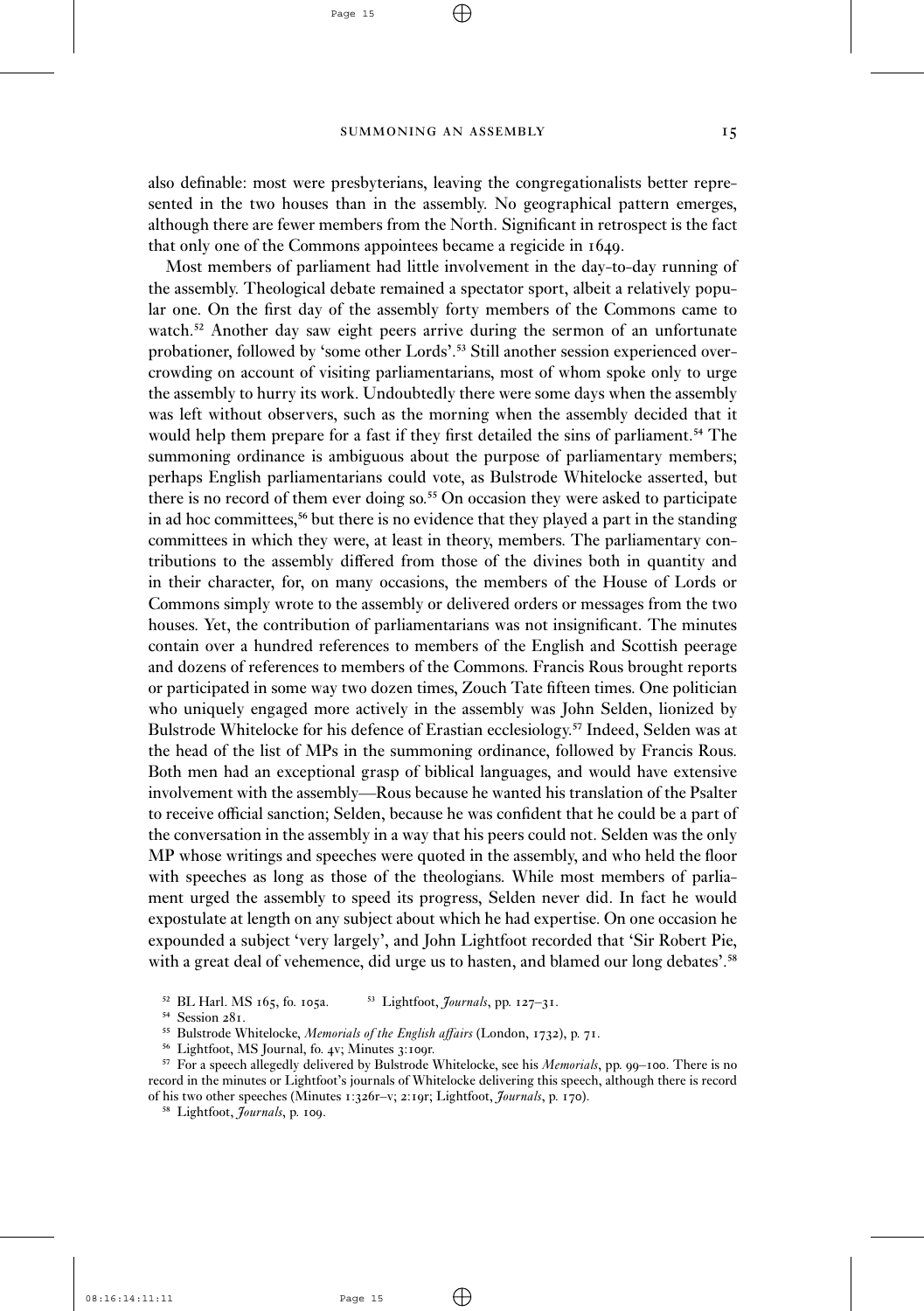$\oplus$ 

#### 16 INTRODUCTION

When other peers and MPs spoke in the assembly, they would often apologize, profess that they had rather hear and learn than speak, or even ask if they were permitted to speak. Selden never apologized, and clearly felt in his element, enjoying the distinction of being something other than 'the previous speaker'—he was the assembly's 'learned gentleman', to ministers and MPs alike.

#### **ASSEMBLY OFFICERS AND SCRIBES**

As part of an endeavour to establish control of the synod, parliament elected the assembly's 'prolocutor', a term chosen to reflect the leadership of the Lower House of Convocation, rather than a 'moderator', which had a Scottish Presbyterian flavour.<sup>59</sup> William Twisse was the first chair to be appointed by parliament; Cornelius Burges and John White of Dorchester were elected by the assembly as assessors and deputies. Twisse was an internationally respected theologian and parliament's most obvious choice as the gathering's speaker, but since he was ill, and since White was crippled by gout and could attend only intermittently, for several years Cornelius Burges was placed in the odd position of almost perpetually serving as the prolocutor *pro tempore*. Twisse finally died in the summer of  $1646$  and White resigned that autumn. Parliament replaced Twisse with Charles Herle and the assembly replaced White with Herbert Palmer, who had already been functioning as assessor *pro tempore* since January that year. Unfortunately Palmer too was unwell and died in November 1647; William Gouge was chosen as his successor. Of the six men, only Burges and Herle were strong moderators, calling the gathering to order and carefully guiding its discussions.<sup>60</sup>

These were the elected leaders of the gathering, but there were other leaders as well. The surviving minutes record an approximate total of  $8,000$  references to members of the assembly, both lay and clerical, including speeches and elections to committees. Twelve members account for over  $55$  per cent of those references (see Appendix 13). These men were acknowledged by their frequent appointments to committees, and the willingness of the assembly to listen to their speeches. All were well-educated and most enjoyed prominent careers following the assembly.

Like the parliamentary observers, the assembly's scribes were non-voting members appointed by parliament. Adoniram Byfield was the chief scribe. His companion at the writing table, first in Henry VII's lady chapel and then in the Jerusalem Chamber, was Henry Robrough. John Wallis, later Savilian professor of geometry at Oxford, was added to the scribal team late in  $1643$ .

For the history of the assembly, one man stands out above all the others. As assessor from  $1643$  to  $1649$ , Cornelius Burges was the man who ran the Westminster assembly and was arguably its most important member. Burges himself tried to tread the thin line of respectable reform but he is often perceived as a radical.<sup>61</sup> After petitioning

 $\oplus$ 

<sup>59</sup>  $CJ$  3:119, 7 June 1643.<br><sup>60</sup> See Appendix 10 and Appendix 3.

<sup>61</sup> e.g. Lindley, *Popular politics*, p. 23.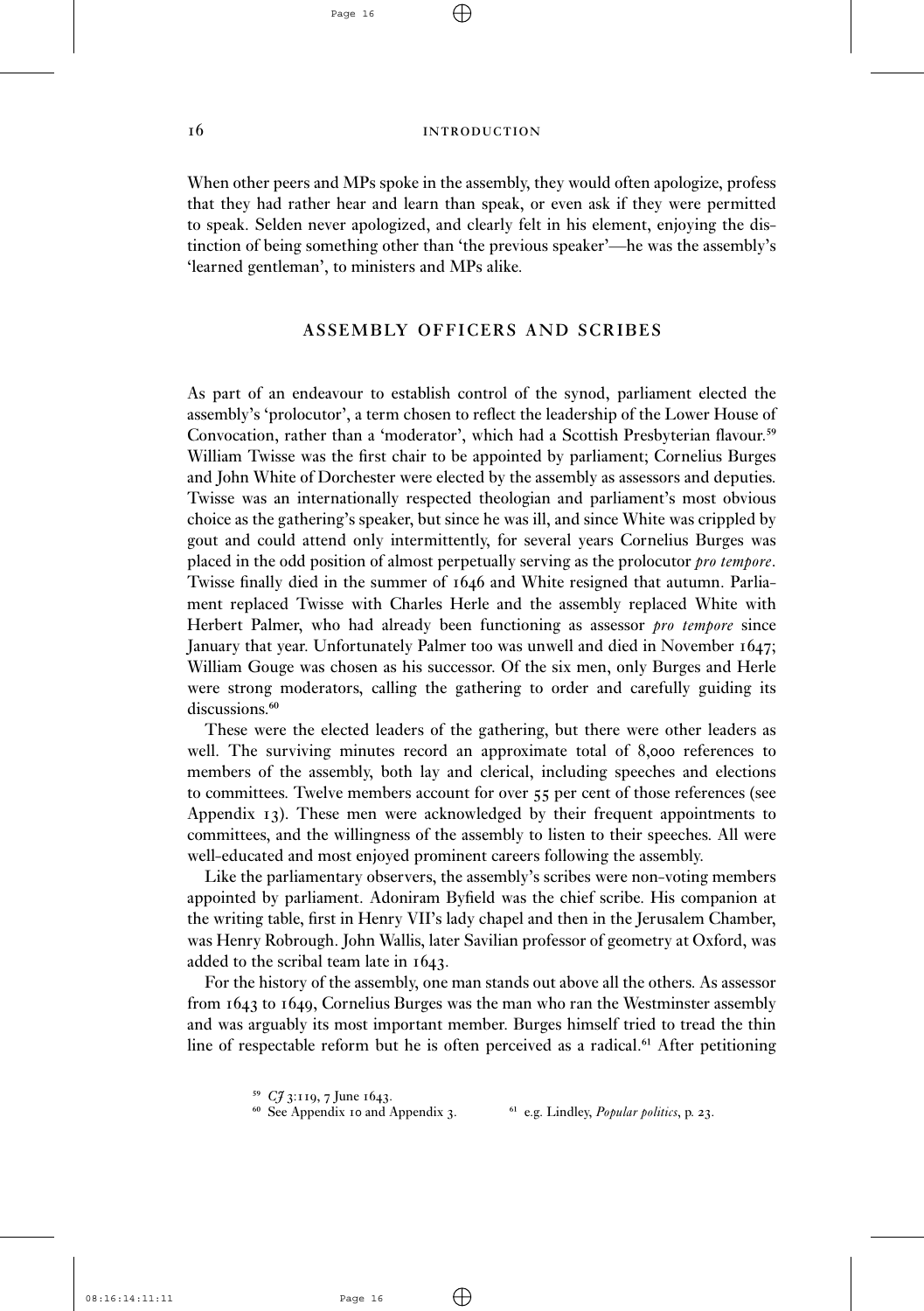$\oplus$ 

Page 17

the Commons in January  $1641$ , Burges and some colleagues were asked to advise a committee on religion required to respond to the petition. In May 1641 he represented the anti-episcopal elements of the church (against Bishop John Hacket) in a high-profile debate in the Commons.<sup>62</sup> In December 1641 he was willing both to present a forceful mass-petition to the Commons for a reforming assembly of clergy and to speak to the issue in the house. His leadership was not without its critics and at least one member of parliament complained that he 'could have gott moore hands' to sign the petition.<sup>63</sup> Nonetheless Burges was asked to preach to the Commons almost as often as Stephen Marshall, but carefully avoided the unofficial and often incendiary sermon series 'preached to sundry of the House of Commons' in the spring of  $1641$ . Prior to the assembly Burges was a leader of the moderate puritan clergy, working closely with the earl of Warwick, Lord Saye and Sele, and Lord Brooke in the House of Lords, and John Pym and John Hampden in the House of Commons, and drawing on the patronage of William Russell, fifth earl of Bedford. Burges later proved to be the most popular preacher in the opening years of the Long Parliament and the happy minister to be granted the living of St Paul's Cathedral at  $\zeta$ 400 per annum. Burges's happiness was marred by parliament's tardiness in producing his salary, coinciding with criticism for having accepted such a lucrative post.<sup>64</sup> The criticism must have been especially galling as Burges spent years attempting to evict squatters he found in his new home, trying to obtain keys for rooms he could not access, and in desperation even trying to charge rent to those who would not leave.<sup>65</sup>

Burges was involved in virtually every assembly debate. He served as chair of the first committee and expressed convictions on the full range of topics discussed in the synod. He had a hand in the formation of every major document—literally, for he frequently wrote the final draft of the assembly's documents and he forced the scribe to rewrite two of his speeches in the minutes. Though he temporarily fell from grace in 1643 for his initial opposition to the solemn league and covenant, he quickly regained his position in the assembly. In Robert Baillie's December 1643 description of the assembly Burges emerges as the gathering's most active officer. With the prolocutor 'mute' and assessor White 'keeped in of the gout since our coming', Burges (apparently in the prolocutor's presence) 'supplies, so farr as is decent, the Proloqutor's place'.<sup>66</sup> Notably, 'if a man will vaige [or wander], he is quicklie taken up by Mr Assessor, or many others, confusedlie crying, Speak to the order, to order'.<sup>67</sup> Although Burges signed a July 1643 document as the second assessor, after that point his name always appears first among the assessors in signed assembly texts and, in the absence of the prolocutor—even in the presence of another assessor—it is Burges who always serves as prolocutor *pro tempore*.

 $\oplus$ 

08:16:14:11:11

<sup>&</sup>lt;sup>62</sup> See J. Bruce, ed., *Verney papers: Notes and proceedings in the Long Parliament* (New York, 1845), pp. 9, 10, and 12 for his surviving committee speeches; pp. 76-7 for his debate with Hackett.

<sup>&</sup>lt;sup>63</sup> W. H. Coates, ed., *The journal of Sir Simonds D'Ewes* (New Haven, 1942), p. 325 and note 28.

<sup>&</sup>lt;sup>64</sup> A. Hughes, *Gangraena and the struggle for the English Revolution* (Oxford, 2004), p. 232.

<sup>&</sup>lt;sup>65</sup> See HL/PO/JO/10/1/169, MP 15 May 1644; HL/PO/JO/10/1/170, MP 3 June 1644; HL/PO/ JO/10/1/174, MP 24 Sept. 1644; HL/PO/JO/10/1/189, MP 26 June 1645; HL/PO/JO/10/1/242, MP

<sup>21</sup> Oct. 1647; HL/PO/JO/10/1/271, MP 29 Aug. 1648; see also *LJ* 6:469, 525, 555, 577, 589, 716.

<sup>&</sup>lt;sup>66</sup> Baillie, *Letters*, vol. 2, p. 108.

<sup>&</sup>lt;sup>67</sup> Baillie, Letters, vol. 2, p. 109.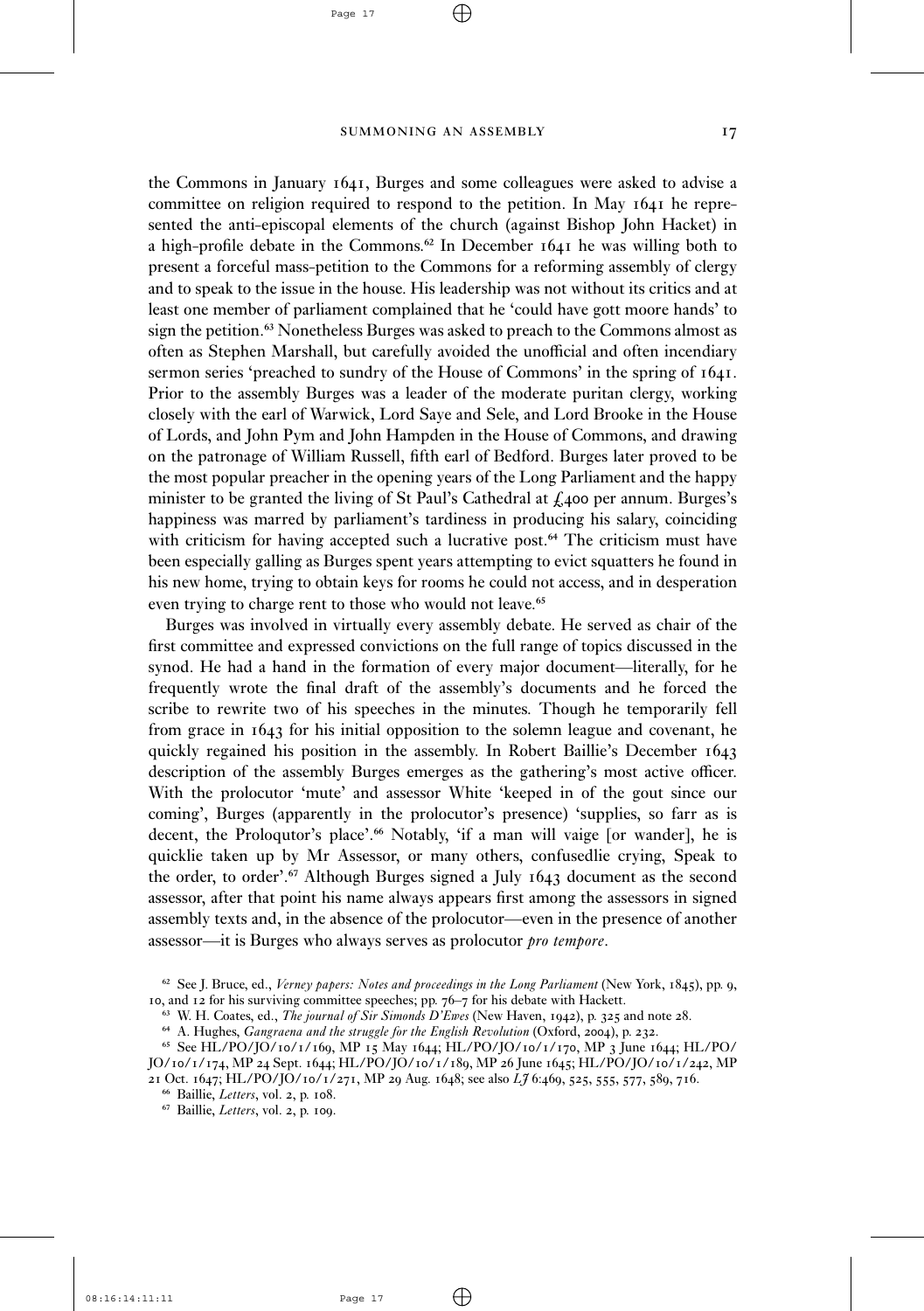$\oplus$ 

#### 18 INTRODUCTION

Burges was at once the man who ordered the assembly and the frequent opponent of the majority. His efforts to control the agenda and behaviour of the assembly were often resisted. Although he aggressively capitalized on reforms outside the abbey, he never accepted payment for his services in the assembly and may well have helped members struggling financially. Nevertheless, Burges was a wealthy doctor of divinity disputing with mere masters of arts, a presbyterian whom neither congregationalists nor Scots fully trusted, an old minister correcting younger men, and, like most of his fellow officers, part of an Oxford minority (matric. 1611) attempting to control a Cambridge majority. The difficulty of his task and the opposition he experienced in the assembly can on rare occasions be heard in his complaints, for he was 'sorry that it is soe unacceptable that I should be heard by some men'. On the day of that particular outburst, he had 'spoken once & but once'. Speaking once was the exception, however, and not the rule, for Burges was one of the five most frequent speakers at the synod and the gathering's most popular committee man, with 120 recorded appointments during the course of the assembly. Burges was a good patristic scholar and one of the few theologians at the abbey to have penned a theological commentary on the Apostles' Creed. He was an obvious choice when members of the assembly were electing a committee for the confession of faith.

Cornelius Burges appears everywhere in the minutes, but it was Adoniram Byfield who produced them. Little is known of Byfield, whom Zachary Grey once derisively called 'a broken apothecary',<sup>68</sup> but in 1642 he was chaplain to Sir Henry Cholmondeley's regiment in the earl of Essex's army.<sup>69</sup> Byfield was also a hub in Samuel Hartlib's network of English contacts. Hartlib recorded Byfield's remedies for kidney stones and the falling sickness (giving Grey's comment unexpected credence) as well as his tips on brewing beer. Byfield also sent Hartlib the latest news about technology (such as a plough that did not need horses) and information about books in progress and manuscripts in circulation.<sup>70</sup> The literary connection with Hartlib suggests that while Byfield held a day-job as a chaplain he was also involved in transcribing and circulating theological and practical works. Hartlib despaired of finding men more like him in a world where 'men will not take paines to transcribe much lesse to translate'.<sup>71</sup>

A reader of the assembly's minutes would have just cause to wonder why Hartlib could be so thankful for Byfield. It is Byfield's less than elegant hand which dominates the minutes of the assembly, and the only surviving fragment of assembly votes is also in his hand. Probably because he kept track of the synod's debates Byfield was responsible for carrying the book of the assembly's votes to the prolocutor when a motion was put to the question.<sup>72</sup> Byfield also took care of the main debates of the assembly, signed many documents, and was in charge of most business matters, including printing assembly documents. In only one case did he work with Robrough

 $\oplus$ 

⁶⁸ *DNB*.

⁶⁹ *ODNB*.

<sup>&</sup>lt;sup>70</sup> SU Hartlib MSS 29/4/18A; 39/2/117A; 39/2/17A; 30/4/25A; 29/2/22A; 29/2/18B; 29/2/6A-B.

 $71$  SU, Hartlib MSS 29/2/6A–B; 29/2/6B.

<sup>&</sup>lt;sup>72</sup> Baillie, Letters, vol. 2, p. 109.